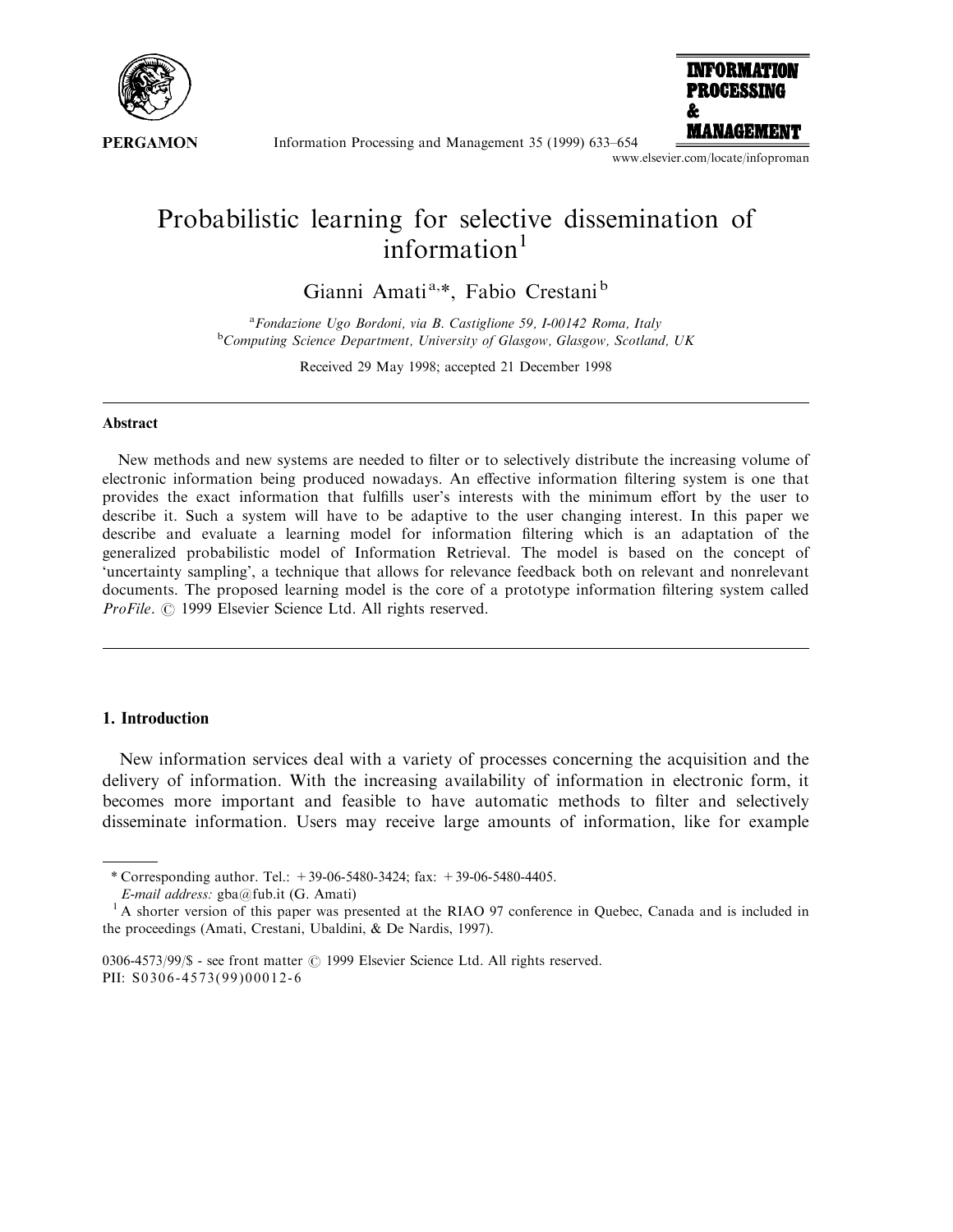electronic mail or news, and systems for information filtering (IF) are required to select only those documents which are relevant to some user information need.

Information or document filtering, also known as selective dissemination of information, is concerned with determining the information relevant to the user. The representation of the user's interest and information need (the *user profile*) may consist of a set of weighted keywords given by the user or induced by the system. When a user would like to have documents classified into different classes representing her/his different interests, then we prefer to talk of *class profiles*.

IF and information retrieval (IR) have been described as two faces of the same coin (Belkin & Croft, 1992). Much of the past research in IF has been based on the assumption that effective IR techniques were also effective IF techniques. Many of the IF approaches proposed at the TREC conferences, for example, were based on past successful IR approaches. This view has been challenged by Callan (1996) and by the proposer of the TREC-5 Filtering track (Harman, 1996). The idea is that different techniques and evaluation methods are required in order to design and evaluate effective IF and IR systems. In particular, IF requires more complex techniques of learning through relevance feedback than IR, since it is important to predict user's needs with a minimal amount of information provided by the user. An IF system that would require a long and painful training cannot be considered effective, despite its filtering performance. An IF system is effective when it performs reasonably well, while requiring a short training and a minimal interaction with the user.

In this paper we describe a learning model for IF which is an adaptation of the generalized probabilistic model of IR (Amati & van Rijsbergen, 1995). Two classes of learning models can be employed in IF: the relevance sampling and the uncertainty sampling. The first class contains the conventional learning techniques of IR, which basically process relevant documents using relevance feedback (Harman, 1992). The second class of models allows for relevance feedback also on the documents which were not considered relevant (Lewis & Gale, 1994). Our model belongs to the second class. In IR it has been observed that the uncertainty sampling is superior over the relevance sampling especially when the training set is very small (Lewis & Gale, 1994; Lewis, 1995). Our results indeed show that one needs very few documents in the training set to have good performance. The main contribution of this paper is in showing that our adaptation of the generalized probabilistic model of IR requires very little amount of training before achieving a stable level of effective performance compared to other training algorithms. Our study also aims at selecting the learning strategies which best combine positive and negative relevance feedback at different recall needs of the users and lengths of the user profiles. Our experiments show that starting from scratch and with small incremental training sessions a user can expect a reasonable effective performance of the system.

In the rest of the paper we describe and evaluate the learning algorithm of our IF system: ProFile. In Section 2 we give our view of the filtering task and compare it with the routing task introduced by TREC. In Section 3 we describe the current implementation of ProFile. In Sections 4 and 5 we describe in detail the probabilistic learning model at the heart of ProFile. In Section 6 we relate ProFile with other IF systems and research on the use of learning algorithms in IR. Finally, in Section 7, we report the results of an experimental investigation about the effectiveness of ProFile.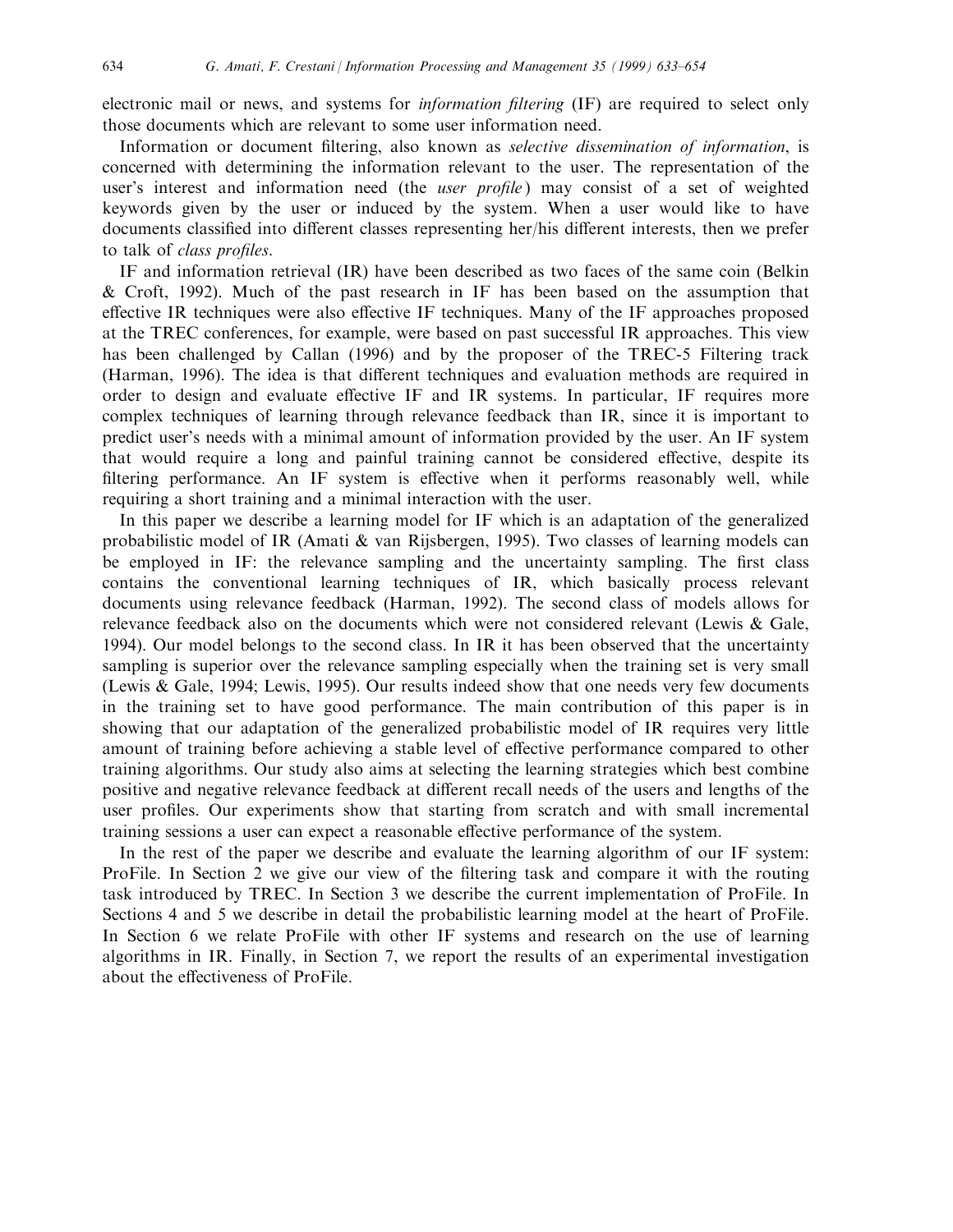## 2. Filtering or routing?

In order to avoid confusion with terminology, we would like to clarify our use of the term 'filtering', as opposed to the term 'routing' that TREC introduced since its first event (Harman, 1993).

In the context of TREC, the routing task investigates the performance of systems that use standing queries to search a new stream of documents. A standing query is provided by an initial query (a natural language text describing the user information need) and a set of documents known to be relevant to that query (the training set). The documents in the new stream are ranked in relation to the standing query, in the same way as an IR system would do. In the routing subtask of filtering at last TREC 7, the required system output is a ranked set of 1000 documents and the evaluation measure is the average uninterpolated precision, namely the sum of all the precision values obtained by the position of the relevant documents in the ranked list, normalized with respect to the total number of relevant documents in the collection (Hull, 1998b).

In TREC, the filtering task is a routing task in which the system must decide whether or not to retrieve each individual document. Instead of producing a ranked list of documents, filtering systems retrieve an unordered set of documents for each query. The decision of retrieving a document or not is obtained through the application of a utility function in which correct decisions (retrieving a relevant document or not retrieving a nonrelevant document) and wrong decisions (retrieving a nonrelevant document or not retrieving a relevant document) have different benefits and costs. However, it is the introduction of the concept of time (Hull, 1998a) that really makes routing and filtering different in the context of TREC. The explicit use of time is to prevent the system from being trained with too many documents before filtering (as imposed by the last TREC 7 adaptive filtering subtask (Hull, 1998b)) or from filtering by ranking instead of exploiting a binary decision function. Indeed, the filtering task assumes that the user wants to be notified about each potentially relevant document immediately after it appears in the stream. A fixed threshold is then compared with the document weight to assess documents as relevant or not. In many filtering systems the choice of this threshold is learned. It is the matching value whose set of retrieved documents in a test collection maximizes the chosen utility function, e.g. F1, F2, F3, ranked and unranked average set precision (Hull, 1998a, b). This utility function can be also used to evaluate the system.

Although we believe that TREC filtering is closer to what goes on in operational IF systems than routing, our experience in running our IF system, ProFile, taught that users tend to behave in a different way from news clipping services and library profiling systems. The users of our system prefer to see a list of documents ordered by their estimated relevance, instead of an unordered set. Users with little time would look only at the documents at the top of the list, while users interested in a more extensive search would look quite further down in the list. The list does not need to comprise the entire set of the selected documents of the incoming stream.

The peculiar feature of ProFile is the construction of the threshold. It is not determined by a utility measure which is function of relevance and retrieval parameters, as it is obtained in the current practice of filtering systems. On the contrary, the initial threshold in ProFile is 0 and is determined by a utility measure which only depends on relevance feedback (see Section 5). The documents with positive and small weights are considered with low relevance in the model. The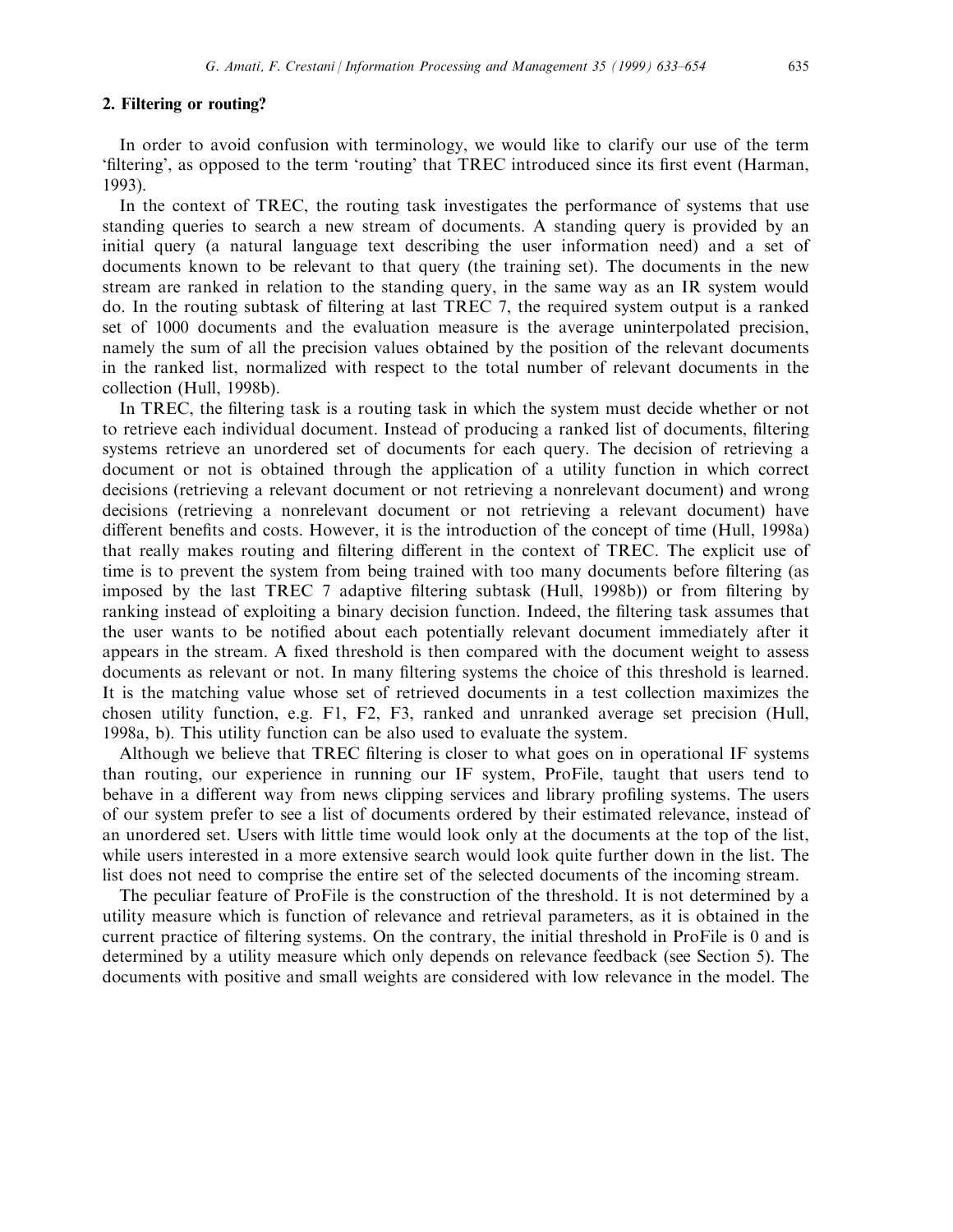user may always set the threshold higher or lower than the current value, if he thinks the system is biased towards retrieving too many or too few documents respectively. The choice of the actual value of the threshold is thus left to the user and it is a function of the recall need of the user. In general, it is chosen to provide a list long enough to satisfy the most extensive search. In our operational implementation of ProFile, the list of retrieved documents is updated every day. New documents can appear at any point in the list depending on their relevance weight. Once a document has been seen by the user and assessed, it is removed from the list and stored according to user instructions.

Since it is the user in ProFile that actually chooses the threshold value and thus the level of recall to use, we have to evaluate the system by computing the precision at different recall points and not by using aggregate values as in TREC.

Our study was indeed aimed at finding the best learning strategies with small and incremental training sets at different recall needs of the users and lengths of the user profiles.



Fig. 1. ProFile architecture.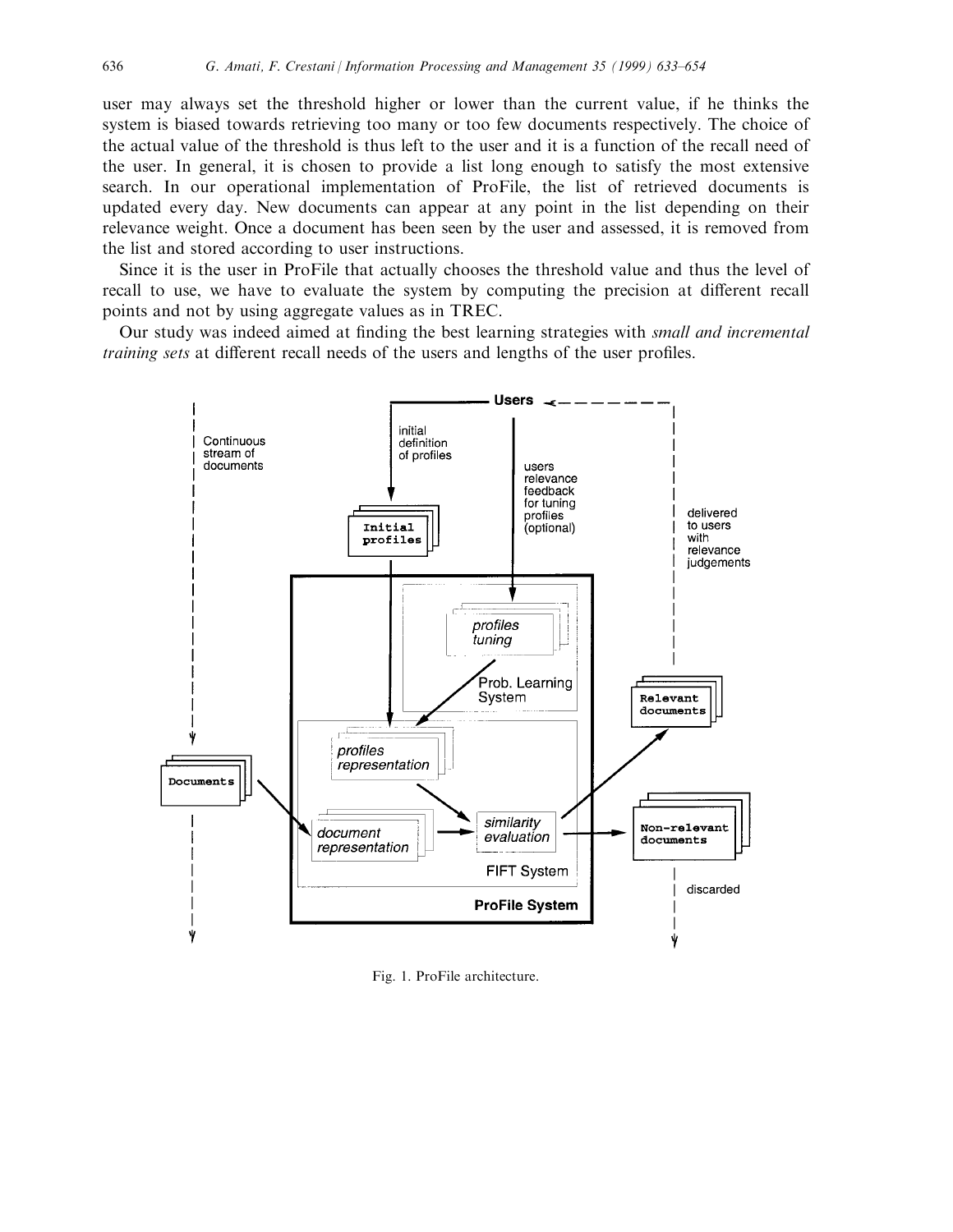Given the way our IF system works, it looks like a combination of a routing and a filtering system, although more similar to a TREC routing system than a TREC filtering system. Our evaluation of its effectiveness therefore attempts to follow the guidelines of the TREC routing track and not of the filtering track.

Nevertheless, we decided to adopt the term 'filtering' for describing our system, because this is what our users believe the system actually does. This view is in partial agreement with the finding of Fidel and Crandall (1997).

## 3. The profile system

The ProFile (probabilistic filtering) system has been developed at Fondazione Ugo Bordoni in Rome (Italy) in 1996 and has been in used since then by many researchers of that institution for filtering the Usenet News (Amati, D'Aloisi, & Giannini, 1995; Amati, Crestani, Ubaldini, & De Nardis, 1997). Despite being born with the purpose of filtering netnews, ProFile can be adapted to filter any incoming stream of information, like email, newswires or newspaper articles.

## 3.1. Profile architecture

The ProFile system is made up of two components:

- $\bullet$  the FIFT system (fub information filtering tool) (Amati et al., 1995), a customized version of SIFT, a filtering system developed at Stanford (see Section 6);
- . the ProFile probabilistic learning system, that is the heart of the adaptation and tuning that ProFile performs on the users' queries.

Fig. 1 gives an outline of the architecture of ProFile. In Section 3.2 we describe how ProFile works, while most part of the remaining of the paper will be devoted to explaining the probabilistic learning model employed by ProFile.

## 3.2. Profile at work

In ProFile each user may define a number of conceptual classes to classify the filtered documents: each class has its own profile. IF systems have two ways of assigning a document to a conceptual class. The first one consists of ranking documents according to a similarity values with the profiles of conceptual classes. A document is then assigned to the conceptual class with the highest level of similarity. This technique is appropriate when conceptual classes cover the set of all possible documents. Differently, another technique consists in defining a relation to be satisfied by each couple class-document. If the document satisfies the relation, then it is classified into that class, otherwise it is discarded. If a document satisfies relations with more than one class, then it is either classified into all classes or one is chosen (an arbitrary one or the one with the strongest relation, if that can be quantified). The model used by ProFile follows this second approach by exploiting semantic information theory (Bar-Hillel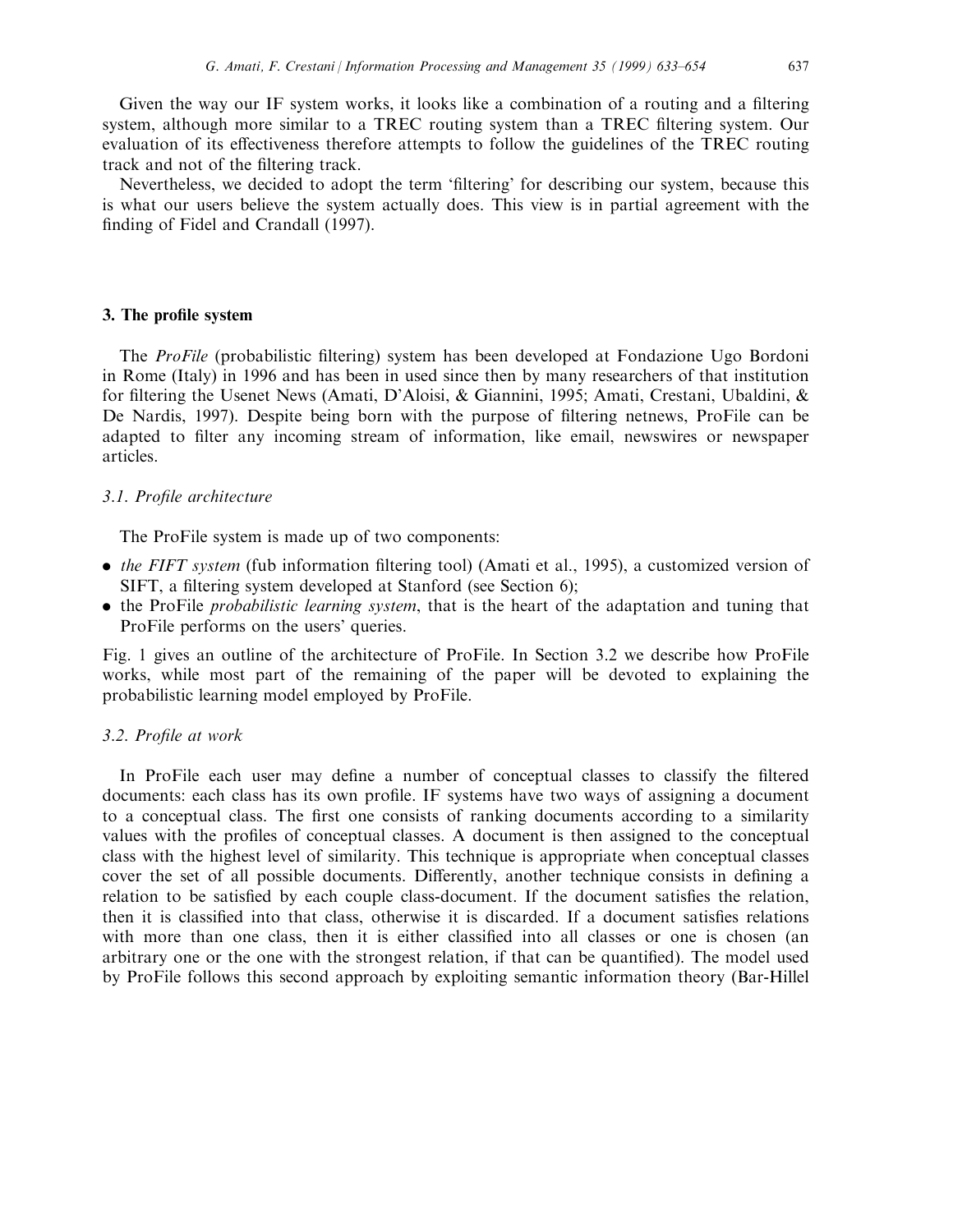& Carnap, 1953; Hintikka, 1970) and decision theory (Jeffrey, 1965). Details of the probabilistic model used by ProFile will be given in Section 4.

ProFile operates according to the following steps:

- 1. Initial definition of the profiles. The user defines a set of profiles corresponding to conceptual classes in which he wants to filter and classify the incoming stream of documents. ProFile requires from the user a set of keywords for an approximate initial description of each conceptual class.
- 2. Training phase. The initial description of the user interests is used as a query by the FIFT system. FIFT filters out of the document collection a set of documents that will be used as the `training set'. The user go through the documents of the training set and assigns them relevance values with respect to each conceptual class. The relevance values are chosen from a scale of eleven values of interests (from 0 to 10). The user does not need to go through all the documents retrieved. The number of documents used in the training phase constitutes the training data. ProFile learning system performs an adaptation of the original description of the user interests according a probabilistic learning model to take into consideration the training data. The training phase can go on as long as the user requires, with as many retrieval runs, user relevance feedback and learning mode.
- 3. Filtering phase. The user decides to activate the filtering phase when he believes that the definition of the conceptual classes built by FIFT using relevance feedback are accurate enough. The filtering phase is made up of two subphases:
	- 3.1. Filtering. ProFile filters the documents and delivers to the appropriate user's conceptual class. The user can see the filtered documents classified into his personal conceptual classes.
	- 3.2. Tuning. The user can modify the profiles providing additional information. This can be achieved by giving relevance values to the filtered documents in the same way it is done in the training phase. The additional information enables ProFile to tune to the user perception of relevance and adapt the profiles of the conceptual classes. This phase can be repeated as many times as the user wants.

The initial training phase is very important for the effectiveness of ProFile. Indeed, in the limit case of no relevant document is in the training set (i.e. no document has been marked as relevant by the user before starting the filtering phase) the system will not retrieve any document and the user will not have any chance for correcting his profile with the tuning phase. On the other hand, in a preliminary experimental investigation we observed increasing recall, but decreasing precision for training sets which have more relevant documents than nonrelevant ones.

We should remind that in IR and IF, the performance of a system are measured either by precision at different values of recall or by utility measures which depend on the four sets of the relevance/retrieval contingency table (Hull, 1998b). *Recall*  $(R)$  is defined as the proportion of all documents in the collections that are relevant to a query and that are actually retrieved. Precision (P) is the proportion of the retrieved set of documents that is also relevant to the query. We will make extensive use of these measures in the remainder of the paper.

We observed that the best training set is obtained when the relevance values are equally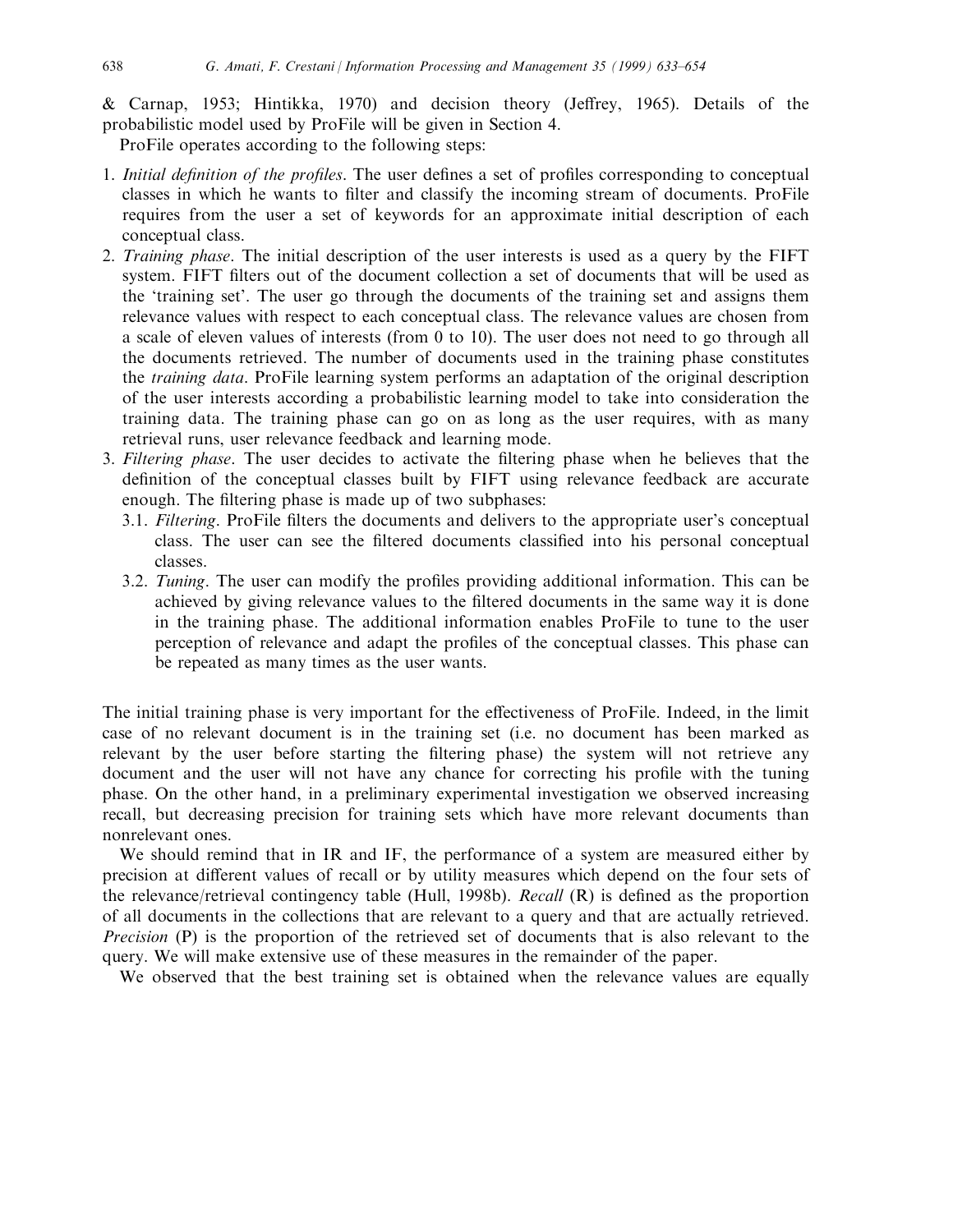distributed. Our way of training the system is similar to uncertainty sampling (Lewis  $\&$  Gale, 1994; Lewis, 1995). Lewis and Gale (1994) observed better performance in IF using uncertainty sampling instead of relevance sampling (Ghosh, 1991), in particular when the sample size is small in comparison with the number of positive examples in the set of nonevaluated data. This is an important feature of ProFile, because the first set of evaluated document in the training set is very small. Typically, a user wants to activate the filtering phase after only 20 or 30 documents have been examined.

In Section 7 we describe the evaluation framework used and results achieved by ProFile. A special attention is given to the performance of our learning model, in particular when little training data is provided. We intend to evaluate the effect of using negative data in the relevance feedback, that is using the information provided by documents the user indicated as nonrelevant. In IR the use of negative data in relevance feedback has been received with contrasting views. Salton considered it positively (Salton & McGill, 1983a), while other researchers considered it dangerous (Aalbersberg, 1992) or even harmful (Dunlop, 1997). We believe that it depends on the particular retrieval model. We intend to prove that our model makes an effective use of negative data in relevance feedback and that the presence of negative data speeds up the learning of the parameters of a IF system.

## 4. A probabilistic learning model for IR

In this section we describe in detail the probabilistic learning model of ProFile. The model is derived from the generalized probabilistic model of IR presented in (Amati & van Rijsbergen, 1995).

# 4.1. Learning theory

At the abstract level IF can be seen as a process dealing with a repetitive event: a document is delivered to the user or not according to his current profile. A profile is a description of what the user is interested at. We assume that the document is represented by a set of terms (phrases, manually or automatically assigned index terms). The semantic relations between terms in the set  $\mathcal T$  are implicitly explained by means of the set  $\Omega(\tau)$  of documents which have been examined by the filter up to the current instant of time  $\tau$ . In statistics this set can be considered as a sample of the population. Relations between terms are often expressed using frequency values. The user relevance assessments also provide a way of expressing semantic relations between terms.

A learning theory (Renyi, 1969) for IF is a triple  $\langle \Omega, \mathcal{A}, \mathcal{P} \rangle$ .  $\Omega$  depends on a temporal parameter  $\tau$ ,  $\Omega(\tau)$  being the set of all documents processed before the time  $\tau$ . Here we assume that  $\Omega$  is the set of documents which have constituted the data stream up to the current moment, so that  $\tau$  can be omitted.  $\mathscr A$  is the power set of  $\Omega$ , namely the set of all subsets of  $\Omega$ .  $\mathscr P$  is defined by the user starting from the mutually exclusive elementary events, that is the elements d of  $\Omega$ . This function is lifted from the elementary events to all the events  $e_i$  of the space  $\mathscr A$  by using the additivity axiom.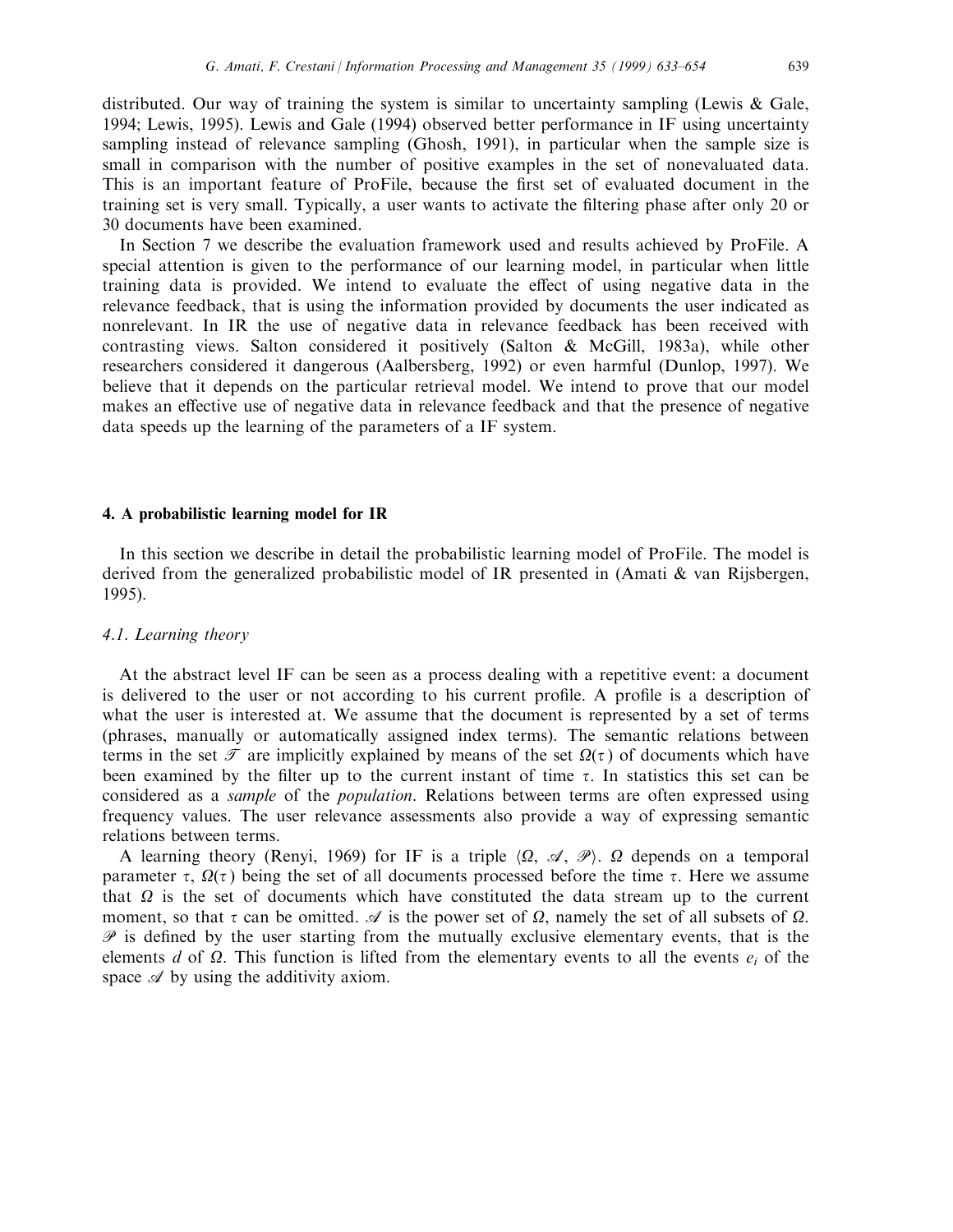In a finite space, a probability can be then obtained by conditioning. When

$$
\mathscr{P}(e_2)>0
$$

the *conditioning* of  $\mathcal P$  is defined as:

$$
\mathscr{P}(e_1|e_2)=\frac{\mathscr{P}(e_1\wedge e_2)}{\mathscr{P}(e_2)}.
$$

Functions defined from  $\Omega$  to the set of real numbers are called random variables. In our model a random variable is associated to each term  $t \in \mathcal{T}$ . With a little abuse of language we denote this random variable with t itself. Given a document  $d \in \Omega$ , the value  $t(d)$  of the random variable  $t$  is the statistics on the term  $t$  in the document  $d$ . For example it can be either the tf weighing (the relative frequency of t in d) or the normalized idf weighing (defined as  $idf(t) = (-\log(n/N))/\log N$ , where *n* is the number of documents in which t occurs and N is the number of documents in the collection (Salton & McGill, 1983a)) or the normalized combination of if and  $\text{idf}(t)$  (defined as  $c + (1 - c)(-\log(n/N) \times \text{tf}) / \log N \times \max) < 1$ , where max is the maximum number of occurrences of the term in a document in the collection and  $c$ an arbitrary constant  $0 \le c \le 1$  (Turtle, 1990)). In this paper we analyze the simplest case of the relative frequency of the terms, that is when little amount of information is provided to the system.

In other words if we denote by  $\langle a_t^d \rangle_{d \in \Omega, t \in \mathcal{T}}$  the matrix  $\langle t(d) \rangle_{d \in \Omega, t \in \mathcal{T}}$ , then the column associated to d is the vector  $\langle t(d) \rangle_{t \in \mathcal{F}}$  made out of the statistics of the set of terms in the document d, while the random variables  $t \in \mathcal{T}$  are obtained by the rows of the matrix. In IR the matrix  $\langle t(d) \rangle_{d \in \Omega, t \in \mathcal{F}}$  is called the *inverted file* of the collection  $\Omega$ .

We can define the *conditioning expectation* of a discrete random variable  $t$  with respect to the measure  $\mathscr P$  as:

$$
E_{\mathcal{P}}(t) = \frac{\sum_{d \in \Omega} t(d)\mathcal{P}(d)}{\mathcal{P}(\Omega)}\tag{1}
$$

Note that if  $0 \le t(d) \le 1$  then  $0 \le E_{\mathcal{P}}(t) \le 1$ .

In Amati and van Rijsbergen (1995), an IR model is introduced as follows.  $\mathscr P$  corresponds to a subjective measure R of relevance on the event space  $\Omega$ , its form is a scale of relevance weights  $R(d)$ , with  $0 \leq R(d) \leq 1$ , arbitrarily generated by the user. In ProFile, for example, we used a scale of 11 degree of relevance that are naturally mapped to the [0, 1] interval, but the whole continuous interval could be used.  $\langle R(d) \rangle_{d \in \Omega}$  may be defined as a subjectively held vector and can be seen as a person's belief at the current instant of time. The dual measure of nonrelevance,  $\neg R(d) = 1 - R(d)$ , can be also defined.  $\langle \neg R(d) \rangle_{d \in \Omega}$  can be seen as a person's disbelief on  $\Omega$ .

As already pointed out, a random variable  $t$  takes the values  $t(d)$  by means of statistics. Since  $t(d)$  is related to frequencies we may suppose that  $0 \le t \le 1$ .  $E_R(t)$  can be considered as a relevance/frequency weight of the term t, while  $E\rightarrow R(t)$  as a nonrelevance/frequency weight of the term t.

When the system must decide whether a term is relevant or not on the basis of the expected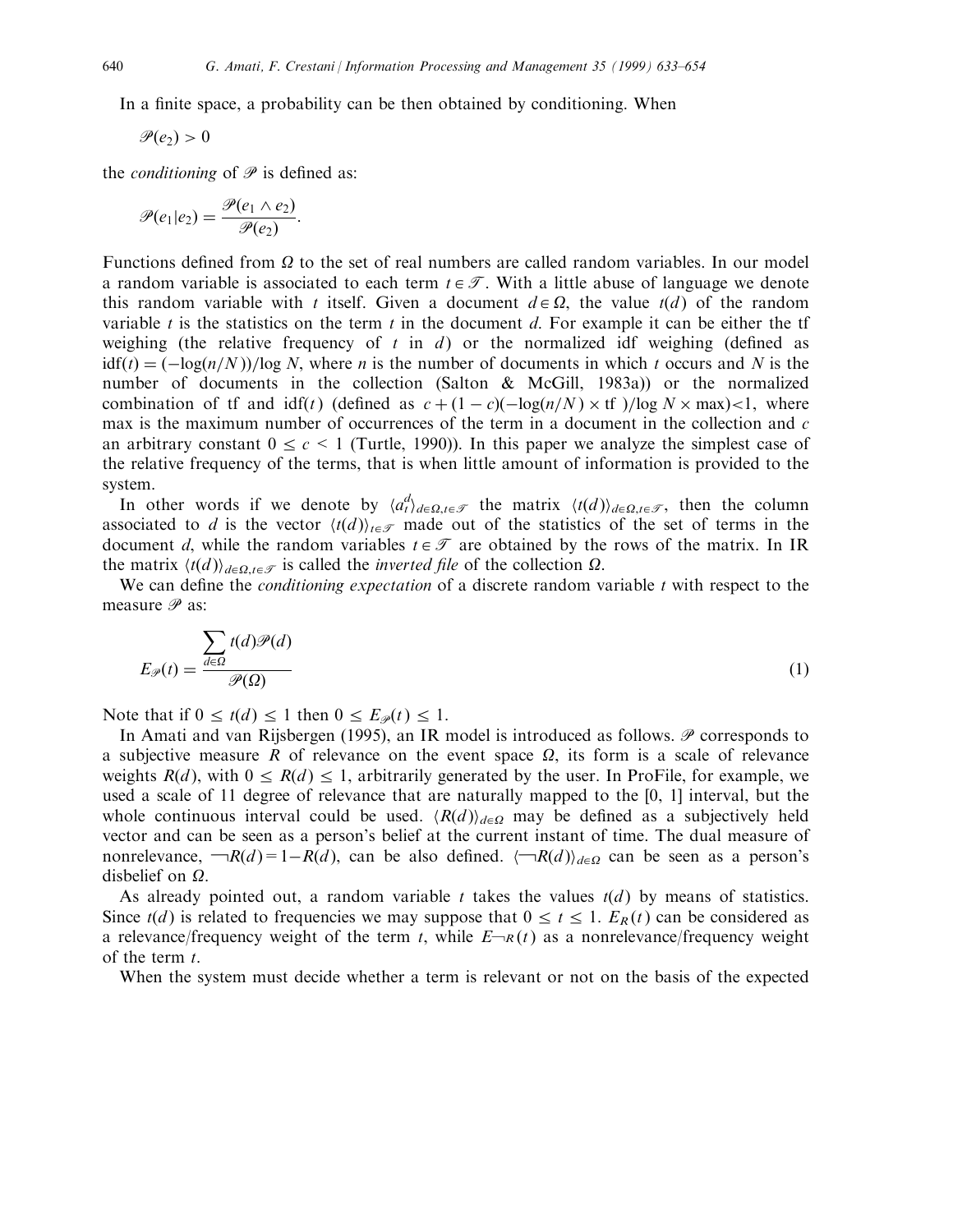measures of relevance and nonrelevance of documents, an error can occur and then a loss is produced. To make this decision the system computes the expected monetary value of decision theory (Amati & van Rijsbergen, 1995), that is:

$$
EMV(t) = \lambda_1 E_R(t) - \lambda_2 E_{-R}(t),
$$
\n(2)

where  $\lambda_1$  is the 'gain' when t is relevant to the user, while  $\lambda_2$  is the 'loss' when t is not relevant to the user. The event 't is relevant' produces a benefit whenever  $EMV(t) > 0$ . EMV can be equivalently given by the formula:

$$
EMV1(t) = \log \frac{\lambda_1 \times E_R(t)}{\lambda_2 \times E_{-R}(t)}.
$$
\n(3)

#### 4.2. Decision theory and semantic information

Since the fifties, the concept of information has been central in communication theory. Hintikka (1970) rightly argues that what is now known as *information theory* was first known as theory of transmission of information. He then suggested to call it statistical information *theory* in contrast to *semantic information theory* (Carnap, 1950; Bar-Hillel & Carnap, 1953). The basic connection between these two areas was the assumption of the *entropy* expression as a measure of information content either of a binary vector conveying information or of a logical sentence, respectively. The interpretations of this mathematical function however are deeply different: frequency is presupposed to be the basis in one case, while a purely logical characterization is sought in the second one. This difference has split the research into independent studies on the nature of information. The development of the semantic interpretation of information has been ignored, but we believe that it can be useful in the context of IR. Indeed, we show how to generalize the semantic information theory of Hintikka (1970) and how the probabilistic model can be easily derived in our framework as a particular case. We do not resort to the Bayesian inference as in van Rijsbergen (1979) but instead use utility theory.

Let us assume that the user has to decide whether to use the term t or not. t has the 'a priori' relevance value  $E_R(t)$ . Suppose also that t is relevant to the information need of the user.  $\lambda_1$  would be then the 'award' if he takes t while  $\lambda_2$  would be the 'cost' if he discards t (with a priori probability  $E\rightarrow R(t)$ ). In the above formula what we actually gain or lose in taking t is unclear. However, if 't is relevant', then the user will gain the amount of information of nonrelevance of t: let us denote it by  $\inf_{R}(t)$ . On the other hand, the loss  $\lambda_2$ can be quantified by the amount of information of relevance of t, that is  $\inf_R(t)$ . In both information theories (semantic and frequency-based) the amount of information is taken to be inversely proportional to probability, that is  $\inf_{\mathscr{P}}(e) = -\log \mathscr{P}(e)$  or by the similar entropy expression. They share the principle that a sentence is more informative if it excludes more alternatives, that is, if it has a low probability (in particular tautologies are not informative at all because no alternatives can be excluded). Hintikka (1970), following Popper's notion of falsifier, suggests to use as a measure of information of a sentence the relative number of alternatives that the sentence excluded, more generally this can be formalized as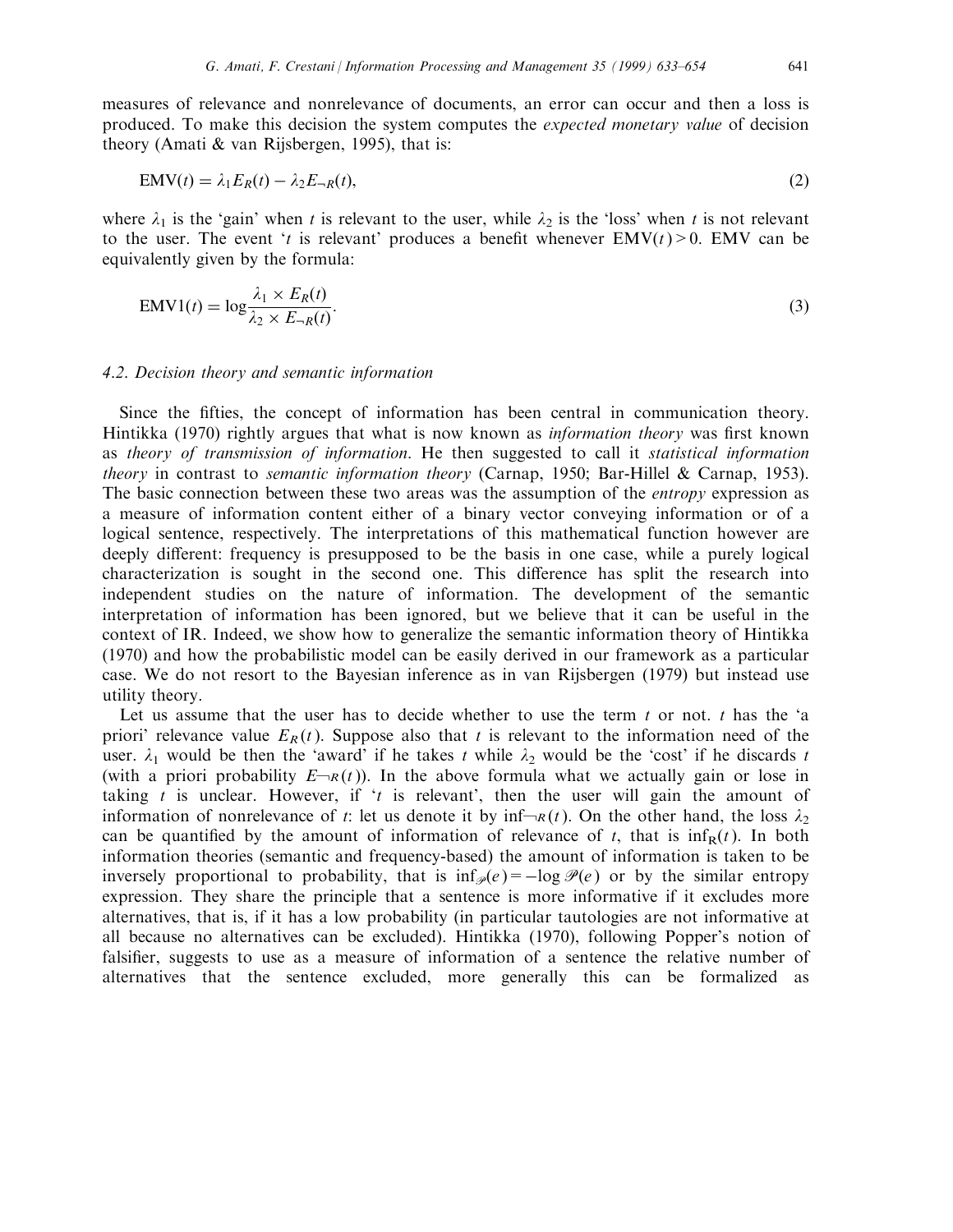$inf(e) = 1-\mathcal{P}(e)$ . In our case we have to assign the amount of information to random variables instead to sentences. By analogy, following the suggestion from Jeffrey (1965) and observing that the conditioning expectations do not go beyond the value 1, we may define the amount of information as:

$$
\inf_{\mathscr{P}}(t) =_{\text{def}} 1 - E_{\mathscr{P}}(t).
$$

Let us define  $\neg t = 1-t$ , then:

$$
\text{Inf}_{-R}(t) = 1 - E_{-R}(t) = \neg R(1) - \int_{\Omega} t d\neg R = E_{-R}(\neg t)
$$

 $\text{Inf}_R(t) = 1 - E_R(t) = E_R(\neg t).$ 

Substituting the values of the  $\lambda$ s into Eq. (3), we have

$$
\log \frac{E_{-R}(\neg t) \times E_R(t)}{E_R(\neg t) \times E_{-R}(t)} > 0.
$$

The absolute relevance of the term must satisfy the constraint:

$$
w(t_i) = \log \frac{E_R(t_i) \times E_{-R}(-t_i)}{E_R(-t_i) \times E_{-R}(t_i)} > 0.
$$
\n(4)

## 4.3. The IR probabilistic model

Let us apply the model  $\langle \Omega, P(\Omega), R \rangle$  with a particular relevance measure R. We assume that 1. R is the counting measure for the relevance of documents i.e. R takes a value  $R(d)=0$  or

 $R(d) = 1$  for every document according to the user relevance feedback;

2.  $a_i^d$  is the counting document-term matrix, that is:

$$
a_i^d = \begin{cases} 1, & \text{if the } i\text{th term occurs in } d; \\ 0, & \text{otherwise.} \end{cases}
$$

In the following  $n_R$  denotes the cardinality of the relevant set of documents, N the cardinality of  $\Omega$ ,  $r^i$  the cardinality of the set of relevant documents in which the term  $t_i$  occurs,  $n\frac{1}{R}$  the cardinality of the set of nonrelevant documents in which the term  $t_i$  occurs, and finally  $n^i$  the cardinality of the set of documents in which the term  $t_i$  occurs.

By definition of  $a_i^d$ , the value  $\Sigma_{d \in \Omega}$   $a_i^d R(d)$  is the cardinality r<sup>i</sup> of the set of relevant document in which the term  $t_i$  occurs. Substituting  $r^i$  into Eq. (1) we get  $E_R(t_i) = r^i/n_R$ . Analogously, since:

$$
\sum_{d\in\Omega}a_i^d \neg R(d) = \sum_{d\in\Omega}a_i^d(1 - R(d)) = \sum_{d\in\Omega}a_i^d - \sum_{d\in\Omega}a_i^d R(d) = n^i - r^i,
$$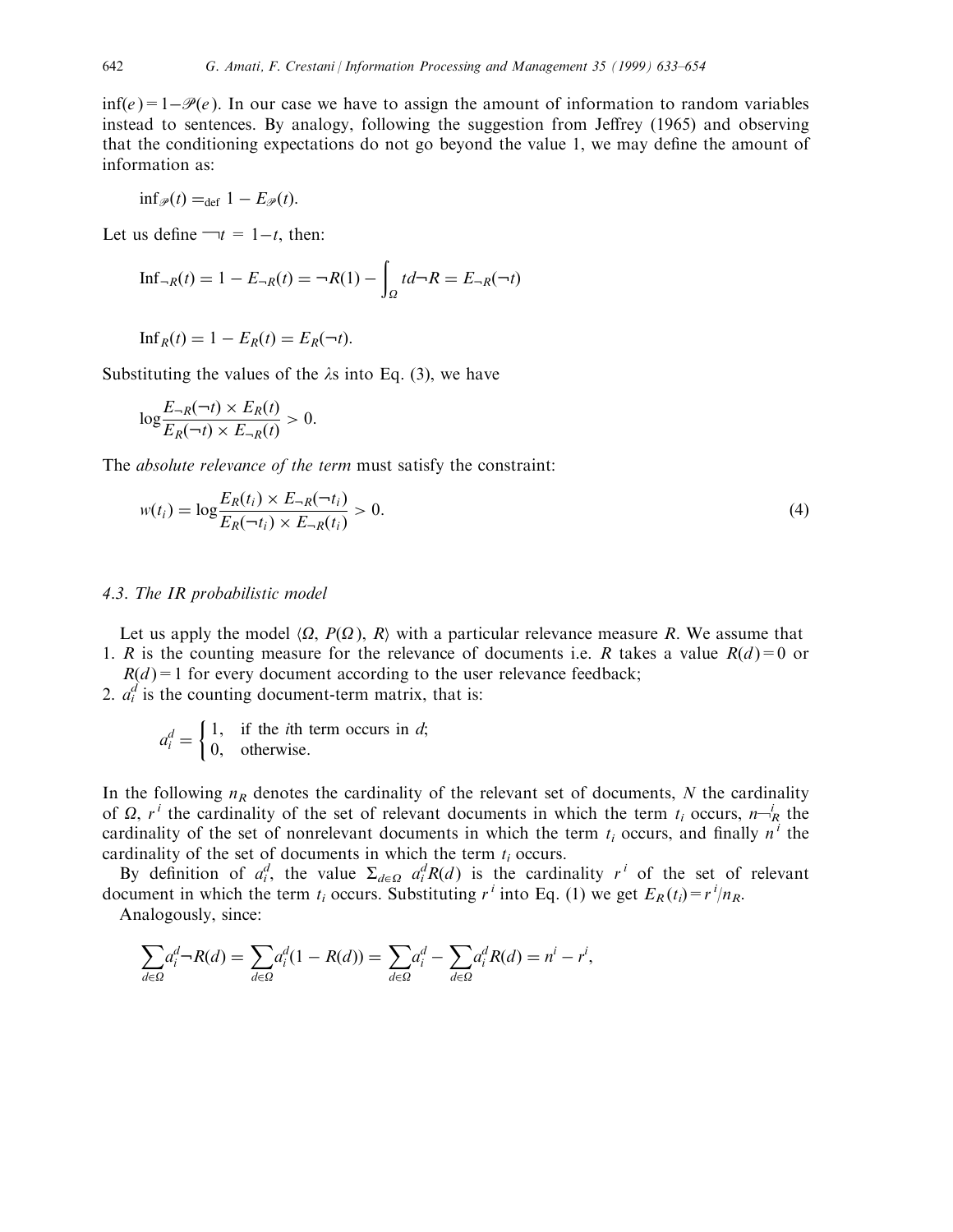we have

$$
E_{-R}(t_i) = \frac{n^i - r^i}{N - n_R}.
$$

Finally

$$
E_R(\neg t_i) = 1 - E_R(t_i) = \frac{n_R - r^i}{n_R}
$$

and

$$
E_{-R}(\neg t_i) = 1 - E_{-R}(t_i) = \frac{N - n_R - n^i + r^i}{N - n_R}.
$$

The weight  $w(t_i)$  defined as in Eq. (4) satisfies the following relation:

$$
w(t_i) = \log \frac{E_R(t_i) \times E_{-R}(t_i)}{E_R(t_i) \times E_{-R}(t_i)} = \log \frac{(r^i/n_R - r^i)}{(n^i - r^i/N - n_R - n^i + r^i)} > 0.
$$
\n<sup>(5)</sup>

This is the well known weighing formula of the probabilistic model of IR (Robertson & Sparck Jones, 1976; van Rijsbergen, 1979; Crestani, Lalmas, van Rijsbergen, & Campbell, 1998).

More generally,  $w_t$  can be used as a weight of relevance of the term t for the user and it must be greater than 0: greater is the value of  $w_t$ , higher is the degree of relevance of t. The vector  $\langle w_t \rangle_{t \in \mathcal{T}}$  in ProFile can be thus considered as a weighted description of the user's profile. Note that if we used the vector  $\langle E_R (t) \rangle_{t \in \mathcal{F}}$  as a description of user's profile we would not take into account neither the nonrelevant documents nor the documents where  $t$  does not occur. Hence the vector  $\langle w_t \rangle_{t \in \mathcal{T}}$  is a more informative description of the user profile.

This result shows that relation of Eq. (4) generalizes the probabilistic model of IR.

## 5. Profile's learning model

The expected probability of relevance for IR can be easily adapted to define a filtering function. Let us assume that *n conceptual classes*  $C_1, C_2, \ldots, C_n$  are associated to a single user. These conceptual classes can possibly be reduced to two: the user's class of relevant documents and the set of uncertain documents. Let us examine one document  $x = \langle x_t \rangle_{t \in \mathcal{F}}$ , on the set  $\mathcal{T}$  of terms, at a time from a stream of documents. Then the probabilistic model  $\langle \Omega, \mathcal{A}, R_{\gamma} \rangle$ , as described above, can be applied to each class.

Let  $R_C(\Omega)$  be the sum of all assessment values  $R_C(d)$  given to the processed documents up to the current instant of time. The vector of all weights  $\langle w_t^C \rangle_{t \in \mathcal{T}}$ , as defined by Eq. (3), will be matched with the new document  $x$  by a similarity function  $SIM$  (e.g. the vector space similarity function). In ProFile we use a variant of the vector space similarity function (Salton & McGill, 1983a). For the inner product, for example, we would get the equation: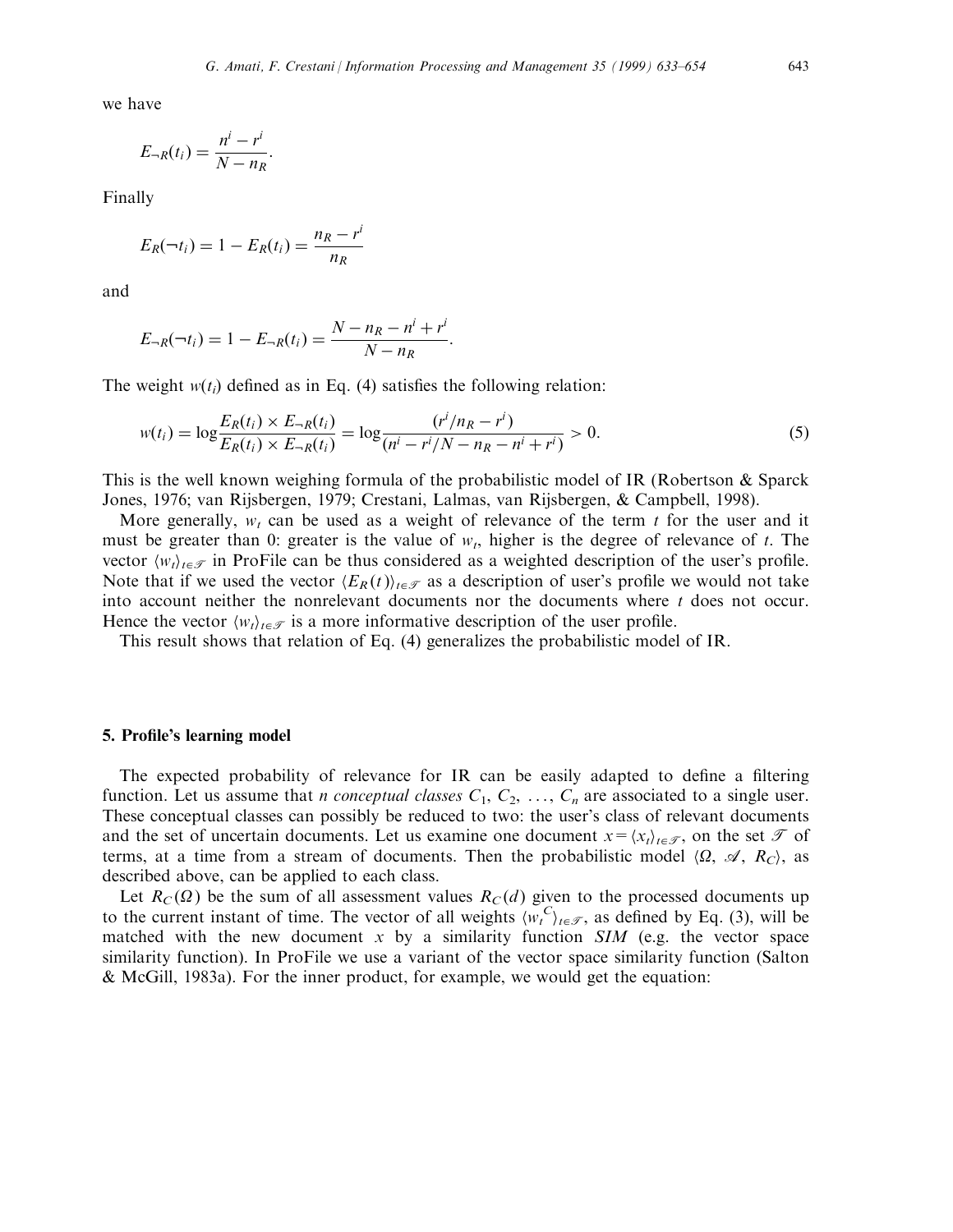$$
SIM(x, \langle E_{R_C}(t) >_{t \in \mathcal{F}}) = \frac{\sum_{t} x_t \sum_{d} a_d^t r_d^C}{R_C(\Omega)} / \frac{\sum_{t} \sum_{d} a_d^t r_d^C}{R_C(\Omega)} = \frac{\sum_{t} \sum_{d} x_t a_d^t r_d^C}{\sum_{t} \sum_{d} a_d^t r_d^C},\tag{6}
$$

where  $R_C(d)$  is denoted by  $r_d^C$ . Note that in the above formula  $r_d^C$  can assume any real value since we are not restricting to considering a two-valued relevance probability  $R<sub>C</sub>$ . This formula is not effectively usable since we need to store all the matrix  $(a_d)$  and the vector  $(r_d^C)$  to be able to compute the similarity function, that is  $(|\mathcal{T}| + n) \times |Q|$  values where *n* is the number of conceptual classes.

Similar considerations apply when adopting other similarity functions instead of the Salton's similarity coefficient. This problem can be avoided by computing the conditioning expectation  $E_{R<sub>c</sub>}(t)$  of the relevance of each term t by means of Eq. (1) and incrementally updating this measure as soon as a new document is processed. In this way we need to store  $(1+|T|) \times n$ global parameters, that is the values  $R_C(\Omega_{old})$  and  $E_{R_C}^{old}(t)$ . Suppose now that a new document  $y = \langle y(t) \rangle_{t \in \mathcal{F}}$  is incoming, so that  $\Omega_{\text{new}} = \Omega_{\text{old}} \cup \{ y \}$ . Then the relation among the new values,  $E_{R_C}^{\text{new}}(t)$  and  $R_C(\Omega_{\text{new}})$  and the old values,  $E_{R_C}^{\text{old}}(t)$  and  $R_C(\Omega_{\text{old}})$ , is ruled by the following transition equations, derived from the Eq. (1) and by the definition of  $\Omega_{\text{new}}$ .

$$
E_{R_C}^{\text{new}}(t) = \frac{E_{R_C}^{\text{old}}(t)R_C(\Omega_{\text{old}}) + y_t r_y^C}{R_C(\Omega_{\text{old}}) + r_y^C}
$$
(7)

$$
R_C(\Omega_{\text{new}}) = R_C(\Omega_{\text{old}}) + r_y^C. \tag{8}
$$

Applying some algebra to Eq.  $(1)$  we easily get the nonrelevance parameters for t:

$$
E_{-R_C}(t) = \frac{\sum_{d \in \Omega} a_d^t - R_C(d)}{\sum_{d \in \Omega} - R_C(d)} = \frac{\sum_{d \in \Omega} a_d^t (1 - r_d^C)}{\sum_{d \in \Omega} (1 - r_d^C)} = \frac{\sum_{d \in \Omega} a_d^t - \sum_{d \in \Omega} a_d^t r_d^C}{|\Omega| - R_C(\Omega)} = \frac{\sum_{d \in \Omega} a_d^t - E_{R_C}(t) R_C(\Omega)}{|\Omega| - R_C(\Omega)}.
$$

By defining  $a^t = \sum_{d \in \Omega} a_d^t$ , we finally get:

$$
E_{-R_C}(t) = \frac{a^t - E_{R_C}(t)R_C(\Omega)}{|\Omega| - R_C(\Omega)}.
$$
\n(9)

This formula shows that we need to store other  $1+|T|$  global parameters that is  $a^t$  and  $|\Omega|$ . When a new document  $y = \langle y_t \rangle_{t \in \mathcal{F}}$  is incoming we can set up the equations for the transition from the old to the new parameters as follows:

$$
|\Omega_{\text{new}}| = |\Omega_{\text{old}}| + 1 \tag{10}
$$

$$
a_{\text{new}}^t = a_{\text{old}}^t + y_t. \tag{11}
$$

Once  $E_{R_C}(t)$  and  $E_{-R_C}(t)$  are computed and observing that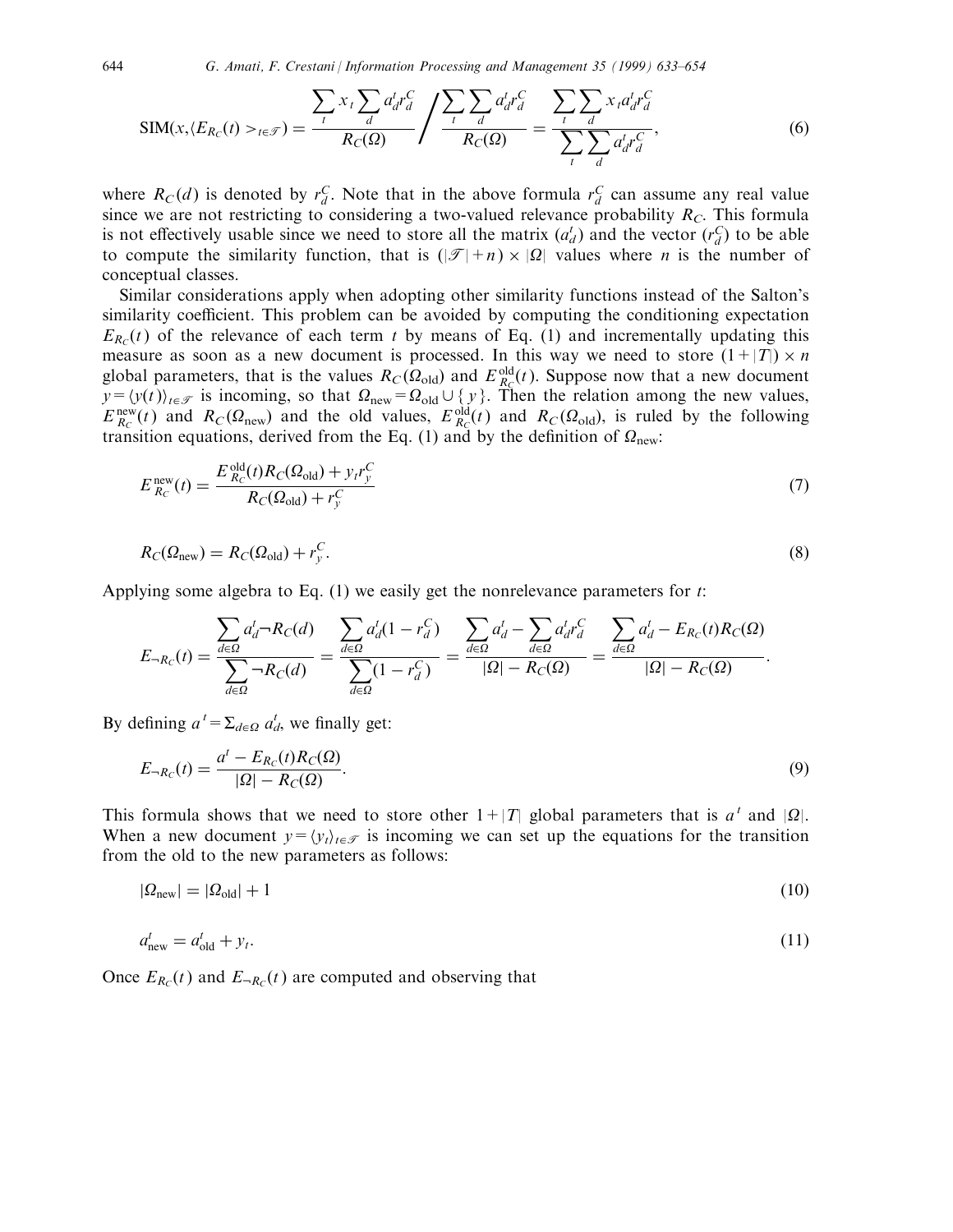$E_{RC}(\neg t) = 1 - E_{R_C}(t)$ 

 $E_{-R_C}(\neg t) = 1 - E_{-R_C}(t),$ 

we can now substitute them into the weights  $w_t$  of Eq. (4) and obtain the new value

$$
w_C(t) = \log \frac{E_{R_C}(t)E_{-R_C}(-t)}{E_{R_C}(-t)E_{-R_C}(t)}.
$$
\n(12)

To summarize, ProFile works in the following way:

- 1. For each incoming document and for each conceptual class C the user provides a relevance measure  $R_C$ ,  $0 \leq R_C \leq 1$ .
- 2. (|Terms| + 1)( $n + 1$ ) global parameters are needed to define a probabilistic model of filtering, where  $n$  is the number of the conceptual classes. These are the conditioning expectations  $E_{R_C}(t)$ ,  $a^t$ ,  $|\Omega|$  and  $R_C(\Omega)$ .
- 3. By applying the decision theory we are able to provide a term  $t$  with a weighting formula  $w_C(t)$  (see Eq. (12)). The weight  $w_C(t)$  depends on the values  $E_{R_C}(t)$ ,  $E_{-R_C}(t)$ ,  $E_{R_C}(\neg t)$  and  $E_{-R_C}(\tau)$ .  $E_{-R_C}(t)$  is obtained by the Eq. (9);  $E_{R_C}(\tau)$  and  $E_{-R_C}(\tau)$  are equal to  $1-E_{R_C}(t)$  and  $1-E_{-R_C}(t)$  respectively.
- 4. When a new document  $y = \langle y_t \rangle_{t \in \mathcal{T}}$  is examined, the global parameters are updated according to Eqs. (7), (8), (10) and (11).
- 5. Finally, any similarity function SIM can be applied to the vectors  $x = \langle x_t \rangle_{t \in \mathcal{F}}$  and  $w_C = \langle w_C (t) \rangle_{t \in \mathcal{F}}$  to compute a real number value for the membership of x to C. The conceptual classes containing the document x are such that: SIM(x,  $w_{C_j}$ ) >  $s_C$ , where  $s_C$  is a threshold value. From a theoretical point of view  $s<sub>C</sub>$  must be equal to 0. However, this threshold is experimentally greater than 0. Note also that if the user always gives the maximum uncertain value  $\frac{1}{2}$  to each document in the stream of documents then  $w^C$  is the null vector.

## 6. Related work

Most current models of IF have their origins in the studies of the use of relevance feedback in IR. The learning process required by filtering is, in fact, very similar to the learning process used by relevance feedback. In both cases an initial description of the user information need (the query or topic) is augmented/modified through the provision of additional relevance information. The additional relevance information is often provided in the form of documents that are relevant to the same user information need expressed in the query. It is the task of the learning process to extract statistical relevance information from these documents to adapt a user relevance profile. However, despite these apparent similarities, IF and IR differ greatly in other respects, as was pointed out in Belkin and Croft (1992).

The probabilistic model of IR combine frequency values with relevance assessments using the Bayes' theorem. In van Rijsbergen (1979) relevance as well as the set of terms are taken as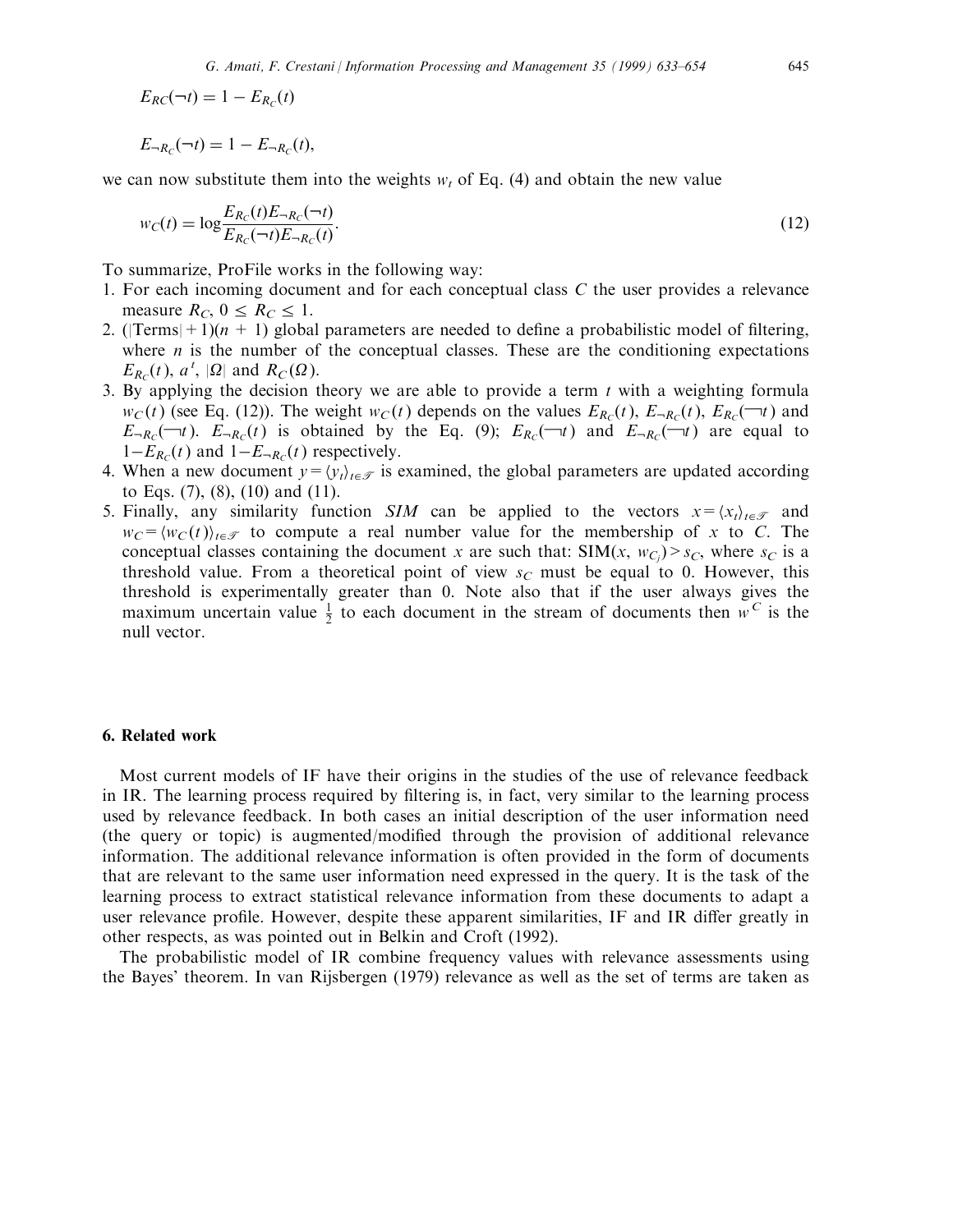elementary events. On the contrary, in Maron (1961) the absolute probability of a document is given by the number of its uses divided by the number of total uses, while relevance is a subjective weight attached to each couple term-document and interpreted as the conditioning probability of a term given a document.

In relevance feedback models of IR it has been argued that the estimation of the prototype vector of a class of relevance should be made also from the remainder of the collection. In NewsWeeder (Lang, 1995) this is partially recovered by computing linear regression from the rating categories. The probabilistic model of IR solves this problem just for two classes of relevance (Crestani et al., 1998). This method is known as the complement method (Harper & van Rijsbergen, 1978). NewsWeeder uses a finite number of user's rating categories (the first for the class of most relevant documents up to the last for the class of completely irrelevant documents) partitioning the training set, it then uses the  $tf \times idf$  (term-frequency multiplied by inverse-document-frequency, see Salton & McGill, 1983a) to assign a new document to exactly one category. This approach is a breakthrough from the classical two-valued interpretation of relevance proposed in IR. On the other hand, this approach considers these categories unrelated and only in the predictive phase a comparison is made by using a similarity function between the prototype vector of a category (centroid according to Salton's terminology) and the new document.

In SIFT (Yan & Garcia-Molina, 1995) the user describes the topics of his interest. However, this initial representation is not effective or complete and relevance feedback is needed to correct the definition of the profile. Typically, the system must learn a profile containing thousands of weighted terms, starting from a vector of a few initial terms, in order to be effective.

These proposals do not offer a general way to directly combine relevance with the frequentist analysis of a data stream. In Amati and van Rijsbergen (1995) a learning model proposes a natural interpretation of relevance as well as a way to amalgamate it with rank-frequencies theory. This is the probabilistic model used by ProFile and described in Sections 5 and 4.

Okapi (Robertson, Walker, Hancock-Bealieu, Gull, & Lau, 1993) and InRoute (Callan, 1996) are other two examples of filtering systems based on probabilistic models. The classical Robertson-Sparck Jones weighting function, which is at the basis of the Okapi system, was shown to be poorly effective (Robertson et al., 1993). The reason is that the Robertson-Sparck Jones weighting function does not take into account the statistics about the observed document, like the within-document term frequency and the document length (Robertson, Walker, Hancock-Bealieu, Jones, & Gatford, 1995). Many new weighting functions have been then tried as variations of the Robertson-Sparck Jones weighting function  $w_{RSI}$ . The  $w_{RSI}$  has been corrected by a multiplicative factor which takes into account any extra relevant document parameter. ProFile has a different weighting philosophy: it is the term weighting  $w$  itself that includes the document statistics. In particular  $w$  is the weighting  $w_{RSI}$  when the within-document term frequency reduces to the simple binary value of occurrence nonoccurrence of the term in the document. In addition, ProFile allows for nonbinary relevance judgment values which cannot be considered in the Robertson-Sparck Jones weighting function.

InRoute assumes the same weighting philosophy of Okapi: the initial term weighting given by the idf function is corrected by a linear combination  $p_1 + p_2 \times$  ntf  $\times$  idf, where the beliefs  $p_1$ ,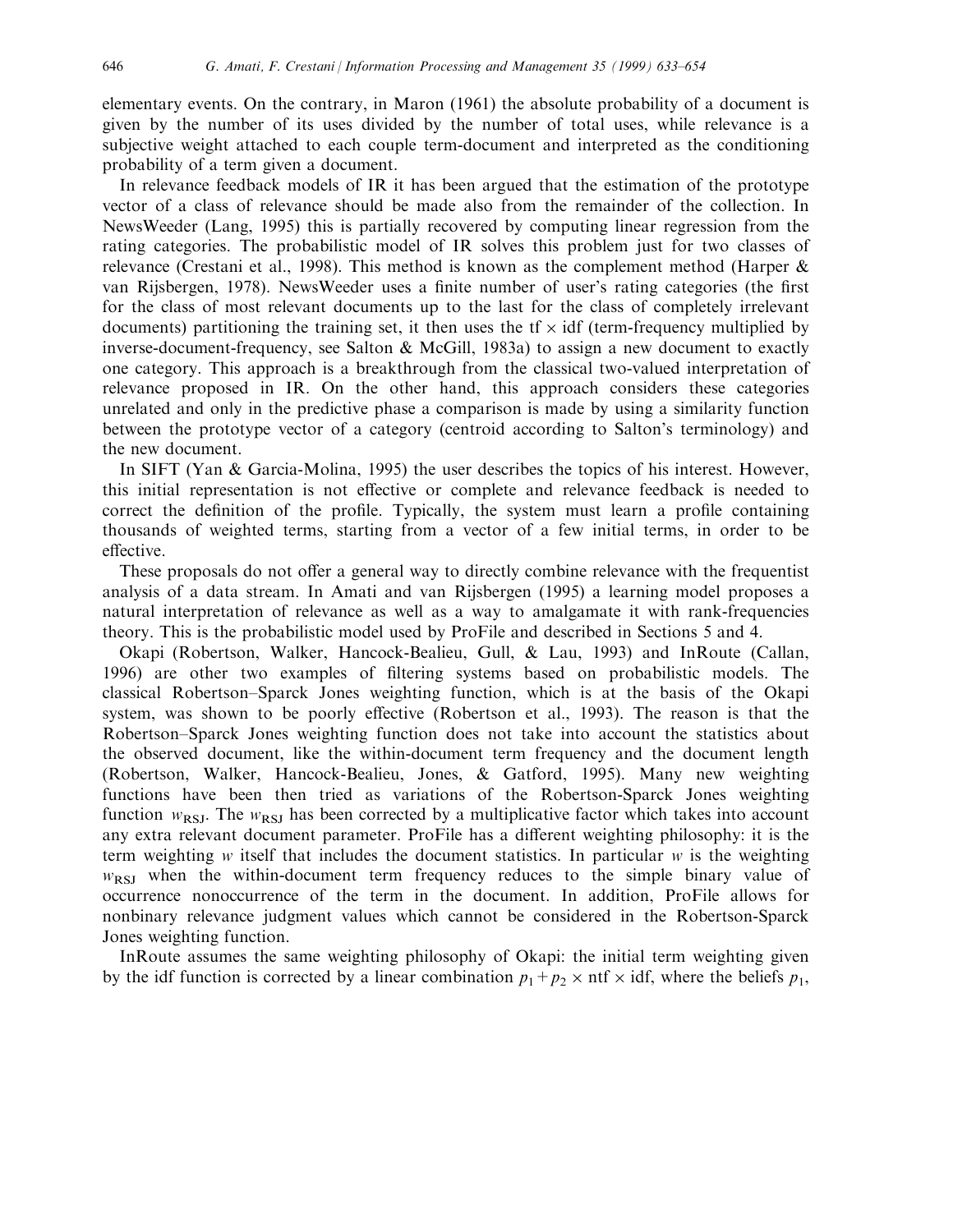$p_2$  satisfy the condition  $p_1+p_2=1$  and ntf is a normalized within-document term frequency formula. InRoute stores and updates the idf weights for only those terms that appear in at least one profile. This term selection allows for a fast and effective use of the inverted file, provided that the set of terms of the profiles do not change in time and the number and the size of profiles are small.

In SMART (Salton & McGill, 1983b) the relevance feedback interaction is similar to that used in IR, where the system takes into account also the number of relevant and irrelevant documents among the selected ones. Similarly to what happens in IR, the user is asked to make a sharp decision on relevance. This is not an easy task because of the presence of documents with uncertain relevance (i.e. different from completely nonrelevant or completely relevant). In ProFile the relevance feedback consists of choosing arbitrary degrees of relevance values, which are interpreted in the model as a subjective probability distribution on the incremental set of filtered documents. The user is thus able to express his rate of uncertainty. In general, graded relevance feedback and on-line adaptability seem necessary for the development of effective and personalized filtering systems in which long-term requests are subscribed and a selection of only few documents for training is required. This makes a nontrivial difference from IR, which is usually concerned with retrieving documents from a relatively static database by means of only few sessions of interaction and retrieval.

In NewsWeeder, relevance feedback consists in rating values of interest. In contrast to ProFile which has a single profile for each topic of user's interest, NewsWeeder considers the associated class of documents with the same degree of interest (a rating category) as a profile, and the filter classifies documents into these categories. The learning phase of NewsWeeder is off-line: indeed the system learns a new model of user's interests each night by taking into account the overall history of user's relevance assignment on the training documents which must be saved and kept for each user as a profile. In Lang (1995) filtering results are reported, comparing precision against the number of training examples. These results were built only with two users. For the user A the system has a precision of 59%, and for the user B the system has a precision of 44% with respect to very large training sets (some thousands of documents). We consider this evaluation very poor.

A further comparison of ProFile with other many IF systems proposed in the literature would take far too much space. In fact, in recent years a large number of IF systems have been proposed. One application area that has been heavily targeted is news filtering (Kilander, 1995). Moreover, much effort has been devoted to IF in the context of the TREC initiative, as the increasing number of participants to the two sessions of 'routing' and 'filtering' proves (see TREC-5; Harman (1996) for example). The area of IF brings together many different experiences from other areas, like machine learning, data mining, knowledge representation, human–computer interaction. The main contribution of IR, and in particular of TREC, to the IF community is in providing sound evaluation techniques. We believe that a sound set of evaluating techniques was really needed in IF, where researchers have been evaluating their work in many different and sometimes arguable ways. We intend to take advantage of the TREC contribution by adapting the TREC evaluation guidelines to the evaluation of ProFile, as reported in Section 7.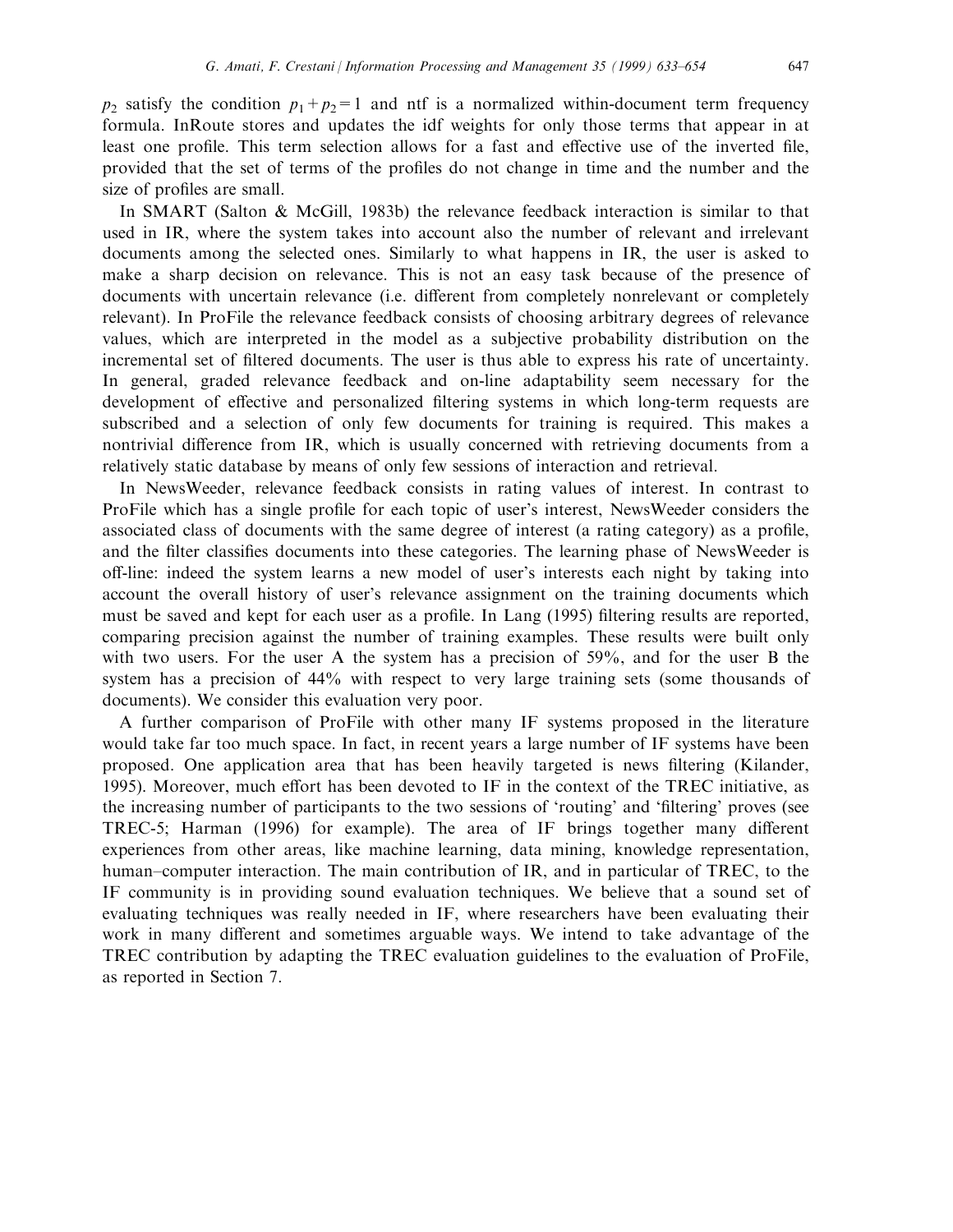### 7. Evaluation framework and results

In this section we report on the evaluation of the performance of the proposed IF learning model, in particular when little training data is provided.

The collection we used is the TREC-5 B (Harman, 1996) a subset of the collection used in the experiments done in 1996 in the context of the TREC 5 initiative. The collection is made of selected full text articles of the Wall Street Journal (years 1990-1992). Some of the characteristics of this test collection are reported in Table 1. We used a set of 50 queries (or topics, as they are called in TREC) with the corresponding set of relevant documents that were used for the training and for the evaluation.

The evaluation was performed according to a routing system (see Section 2). The retrieval effectiveness measures we used are recall and precision, already defined in Section 3. The motivation of using the standard precision function at different recall values was explained in Section 2. We remind that these measures are related in such a way that high precision brings low recall, and vice versa. In other words, if one desires high precision, he has to accept low recall, and vice versa. In order to give a measure of the learning performance of the filtering algorithm, recall and precision have been evaluated with different dimensions and compositions of the set of training examples. The results reported in the following tables are averaged over the entire set of 50 topics.

At each run we trained the system with only very few documents. In ProFile this training phase corresponds to the initial phase in which users assess a small number of documents retrieved by FIFT. We remind that ProFile does not exploit the idf function, hence the whole information which we use in the experiment is contained in this small set of documents. The training data of each run was a subset of up to 64 documents randomly chosen among the known relevant and nonrelevant documents (i.e. those marked as relevant and nonrelevant by TREC assessors). The filtering runs shown in Tables 3 and 4 are thus incremental. The figures reported in those tables should be read as percentage variation of the precision of a base run. In Table 2 we report the base run, performed using only the information provided by the text of the topics, without any additional information.

Before commenting the results reported in the tables, it is important to notice that for all the

| The wall street Journal 1990–1992 document conection |  |
|------------------------------------------------------|--|
| Data sets:                                           |  |
| Number of documents<br>Size in MR                    |  |

Table 1 The Wall Street Journal 1000, 1002 document collection

| Data sets:                             | WSJ 1990-92 |  |
|----------------------------------------|-------------|--|
| Number of documents                    | 74.520      |  |
| Size in MB                             | 247         |  |
| Number of queries                      | 50          |  |
| Unique terms in documents              | 123.852     |  |
| Unique terms in queries                | 3.504       |  |
| Avarage document length                | 550         |  |
| Avarage document length (unique terms) | 180         |  |
| Avarage query length                   | 40          |  |
| Avarage number of rel. doc. per query  | 35          |  |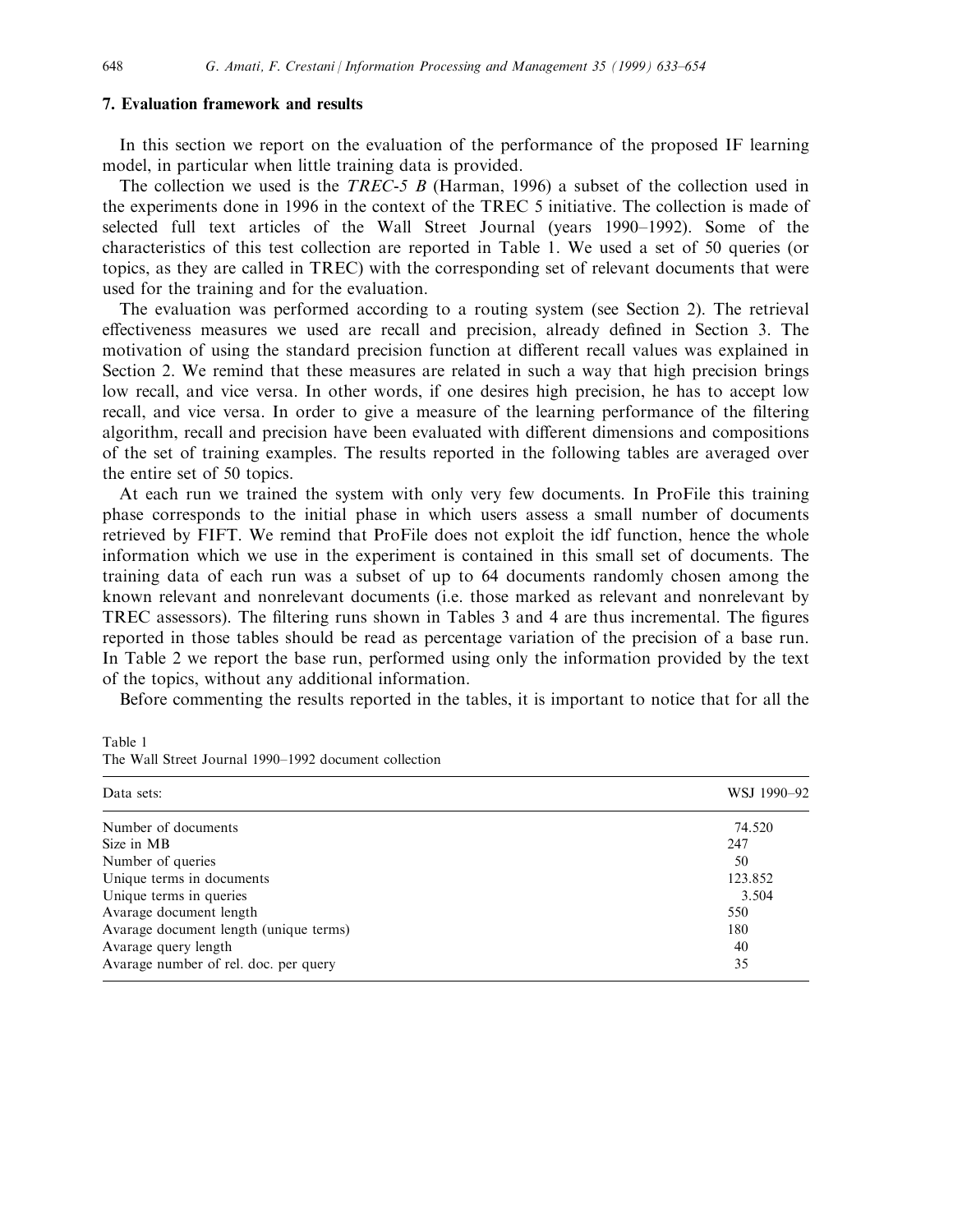Table 2 Performance of ProFile for the base run

|  |  |  | Rec. 0.0 0.1 0.2 0.3 0.4 0.5 0.6 0.7 0.8 0.9 1.0             |  |  |  |
|--|--|--|--------------------------------------------------------------|--|--|--|
|  |  |  | Prec. 0.68 0.49 0.40 0.33 0.28 0.22 0.17 0.11 0.08 0.04 0.01 |  |  |  |

runs reported in this evaluation we did not exploit any statistical information concerning the entire collection, like for example the idf weighting function used by many IR systems. The knowledge of such information would have required the processing of the whole collection in advance, something that can be done for IR applications, but not for IF applications. This explains why our base run produced rather low performance compared with those an IR system could have produced. Moreover, we only used a simple stop list (i.e. a list of term not to be used in the indexing of documents and queries (van Rijsbergen, 1979) and we did not employ any stemming function (i.e. a function that reduces words to stems (Frakes, 1992)), since we wanted the system to be language-independent. Although with these settings we considerably reduced the retrieval effectiveness compared with IR techniques, we wanted our experimentation to be as general as possible and therefore language-independent (no use of stemming) and collection-independent (no use of date stamp on document or information concerning their domain). The hypothesis is that the system cannot absolutely know and process in advance the incoming data and, similarly, making some `educated guesses' on the content and term distributions in the stream cannot be possible. A different approach was followed by Allan (1996). Allan assumes that the statistical information about the full collection can be determined by the statistical information extracted from a sample of relevant and nonrelevant documents, namely from the set of documents which have been processed up to a given time. Of course in statistics this technique works when the sample data are not biased. In IR this amounts to say that sampling works the better the larger the sample and the more homogeneous in content the documents are. It would not work for a stream of

Table 3

Precision increment in percentage w.r.t. the base run by using only relevant documents (R) as training. AT means all terms of the training data and of the topic in the profile, TT only terms in the topic and HF only high frequency terms and terms in the topic

| Recall | $4R-TT$ | 8R-TT    | $16R-TT$ | $32R-TT$ | $32R-HF$ | $32R-AT$ |
|--------|---------|----------|----------|----------|----------|----------|
| 0.0    | $+0.25$ | $+4.00$  | $+5.95$  | $+8.18$  | $+13.15$ | $-8.50$  |
| 0.1    | $+0.20$ | $+5.96$  | $+6.71$  | $+10.78$ | $+16.28$ | $-8.70$  |
| 0.2    | $+1.72$ | $+2.76$  | $+9.51$  | $+8.84$  | $+3.63$  | $-7.39$  |
| 0.3    | $+0.45$ | $+3.78$  | $+12.82$ | $+8.69$  | $+3.17$  | $-13.34$ |
| 0.4    | $+0.77$ | $+1.98$  | $+7.33$  | $+4.52$  | $-6.94$  | $-23.99$ |
| 0.5    | $+1.28$ | $+2.82$  | $+9.60$  | $+4.96$  | $-16.45$ | $-30.7$  |
| 0.6    | $+0.68$ | $+2.09$  | $+6.05$  | $+6.54$  | $-22.25$ | $-37.76$ |
| 0.7    | $-0.28$ | $-1.22$  | $+1.61$  | $+6.05$  | $-18.71$ | $-36.70$ |
| 0.8    | $+1.16$ | $-3.14$  | $-10.22$ | $+5.12$  | $-20.14$ | $-39.06$ |
| 0.9    | $+2.40$ | $-13.24$ | $-10.65$ | $+3.40$  | $-16.42$ | $-43.27$ |
| 1.0    | $-1.18$ | $-11.82$ | $-5.89$  | $+10.31$ | $-18.32$ | $-53.09$ |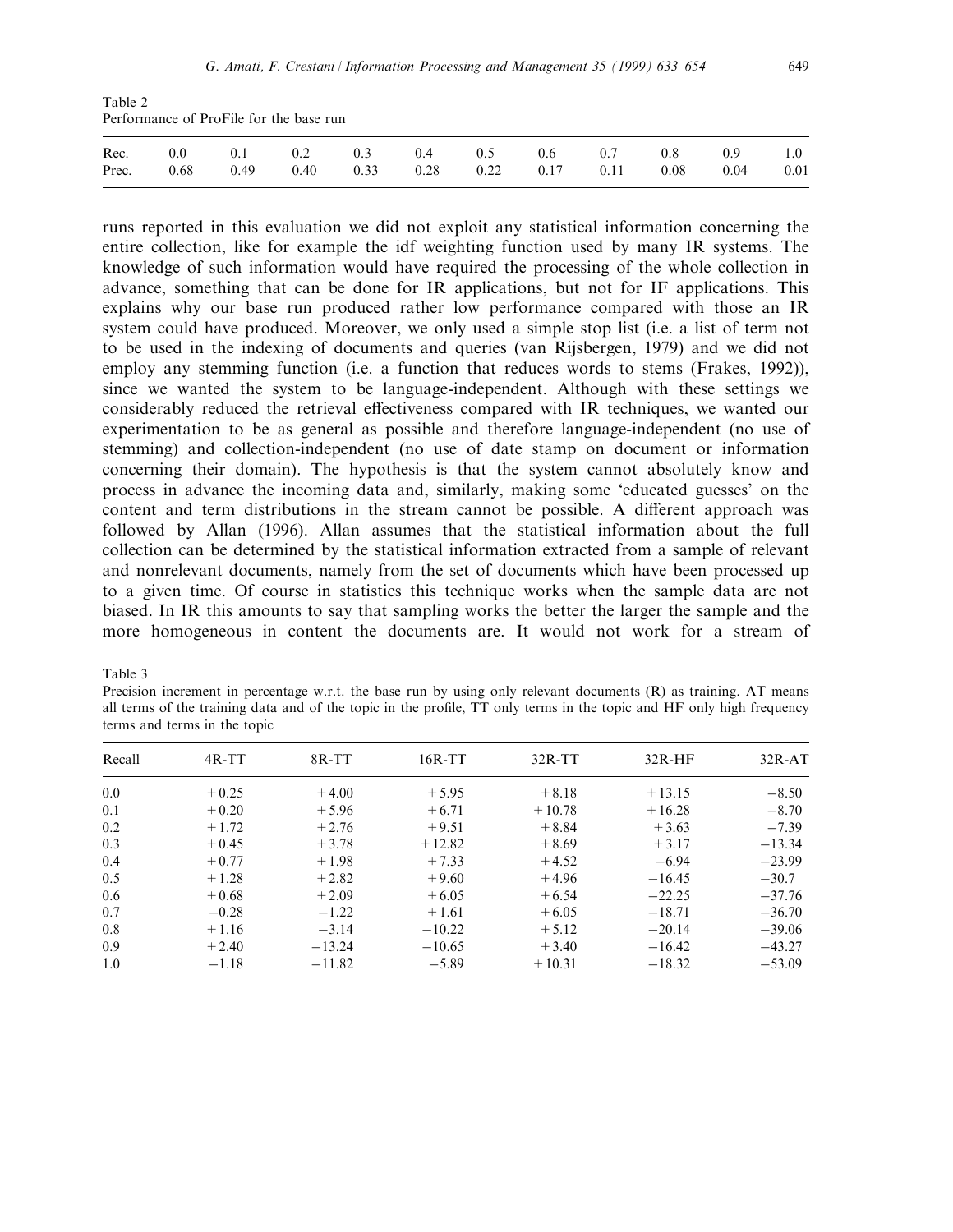documents coming from many and very heterogeneous sources like net news articles, for which small samples can be easily inadequate to represent all possible information needs.

Tables 3 and 4 report the comparative increments in filtering performance, with regards to the base run, of three different training strategies. The three strategies are:

TT strategy: it consists of using and modifying the weights of only the topic terms (TT), that is only those terms present in the original topic and not learning new terms from the training data;

HF strategy: it consists of using and modifying the weights of the topic terms and of only high frequency terms (HF) in the training data; by HF terms we mean terms which occur in at least  $log<sub>2</sub> N$  documents in the training collection.

AT strategy: it consists of using and modifying the weights of all terms of the training data including the topic terms.

As we will show, there is no strategy that score consistently better than the others for different levels of training, but it will be necessary to move from one strategy to another with varying sizes of the training and with different user requirements in terms of his preferred combination of recall and precision levels.

Table 3 reports the results of the three training strategies using only relevant information. It can be noticed that the best results are achieved using only the topic terms, that is the TT strategy. The worst performance is obtained by the AT strategy, which seems to introduce a lot of noise by using all terms in the training data. The performance of the HF strategy lies in between, since less noise is introduced. However, we can notice that the HF strategy does improve the performance for low levels of recall, therefore helping us inferring that the terms introducing noise are the least frequent ones.

Table 4 shows the comparative performance of the three strategies using both relevant and nonrelevant information. Notice that now the performance of the AT strategy and HF strategy are better than before. In actual fact, they are better than those obtained by the TT strategy, given the same amount of information used. This can be explained by the contribution to the

| Recall | $4R-4N-TT$ | $8R-8N-TT$ | $16R-16N-TT$ | $16R-16N$ -HF | $16R-16N-AT$ |
|--------|------------|------------|--------------|---------------|--------------|
| 0.0    | $+0.12$    | $+2.50$    | $+5.81$      | $+9.11$       | $+8.8$       |
| 0.1    | $+0.2$     | $+3.34$    | $+14.43$     | $+18.32$      | $+19.07$     |
| 0.2    | $+0.99$    | $+0.96$    | $+8.88$      | $+17.21$      | $+19.83$     |
| 0.3    | $-0.14$    | $+4.41$    | $+10.03$     | $+15.89$      | $+18.60$     |
| 0.4    | $+2.56$    | $+2.96$    | $+9.25$      | $+9.72$       | $+4.83$      |
| 0.5    | $-0.39$    | $+1.74$    | $+9.12$      | $+9.71$       | $+0.78$      |
| 0.6    | $-3.77$    | $+2.22$    | $+14.76$     | $+11.25$      | $+2.25$      |
| 0.7    | $+2.71$    | $+2.16$    | $+21.70$     | $+14.85$      | $-1.57$      |
| 0.8    | $+1.49$    | $+0.48$    | $+6.22$      | $+4.76$       | $-4.58$      |
| 0.9    | $+2.36$    | $+1.46$    | $+16.14$     | $+13.00$      | $-1.44$      |
| 1.0    | $+1.80$    | $+2.61$    | $-22.57$     | $-12.49$      | $-17.55$     |

Table 4

Precision increment in percentage w.r.t. the base run with a balanced set of relevant (R) and nonrelevant (N) documents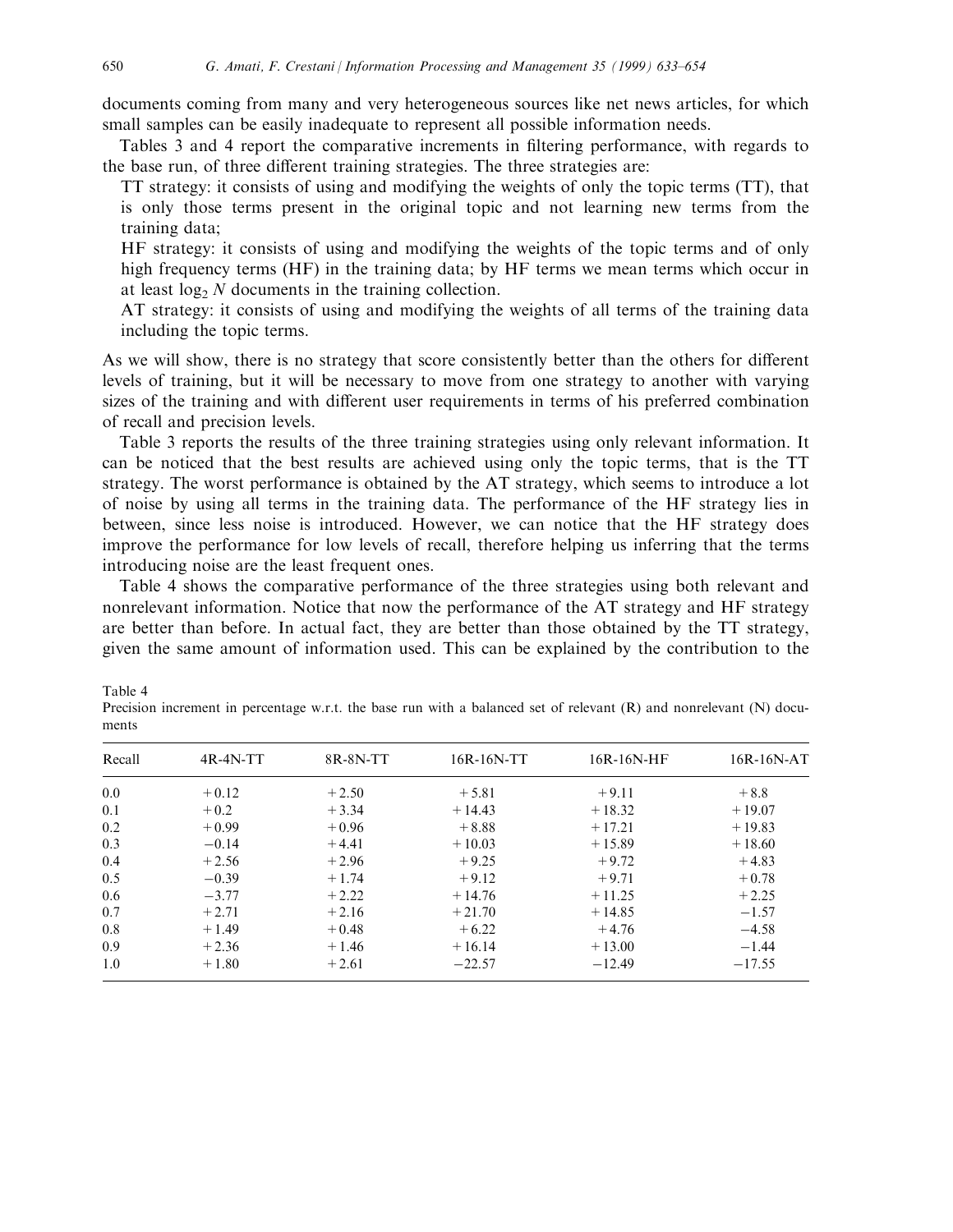| K      | Precision $(\% )$ | Recall $(\% )$ |
|--------|-------------------|----------------|
| 10     | 71.1              | 5.5            |
| $20\,$ | 59.1              | 8.9            |
| 40     | 51.4              | 14.3           |
| 80     | 31.3              | 27.3           |

Table 5 Average precision and recall values after retrieving K documents for the run 16R-16N-HF

learning given by negative information (nonrelevant documents). This information helps in weighting in a better way the terms, and even terms not present in the topic come to play an active role in the training. However, we can still notice that not all terms can be useful in the training, since the AT strategy is still worse that the HF strategy. This helps us conclude that some terms can still be harmful in the training for high levels of recall.

By comparing the two tables we can notice that if we use the same amount of absolute information, we have better results by using all relevant information, especially for low amount of training. For example, if we compare the performance of using 16 relevant documents (column 16R-TT of Table 3) with the performance of using eight relevant and eight nonrelevant documents (column 8R-8N-TT), we have better performance when using 16 relevant documents, although this effects seems to reverse with a large number of documents in the training set. However, if we consider that the nonrelevant information can be obtained easily by randomly picking documents from the entire collection, given the very low probability of randomly selecting a relevant document, we could say that the nonrelevant information 'comes for free'. In this case it is fair to compare runs using the same amount of relevant information, like for example the two runs 16R-TT and 16R-16N-TT. From this comparison we can see that adding `free' (or perhaps `cheap') nonrelevant information increases the performance, in particular for low levels of recall. Similar conclusions can be obtained by comparing 4R-TT with 4R-4N-TT and 8R-TT with 8R-8N-TT. The conclusion that can be obtained for these data is that if the information need of an end user is stable in the long-term, learning is in general no faster using only relevant documents compared with using a balanced training set, that is a set containing both relevant and nonrelevant  $documents<sup>2</sup>$ .

The results reported in Tables 3 and 4 show that the system is robust in learning new terms when the amount of relevant information is balanced by a similar amount of nonrelevant information. Indeed, the performance of the system is stable by using either HT terms or all terms (AT) in the training. In both cases the precision is significantly better than that obtained by tuning the terms TT in the topic. This allows us to conjecture that adopting ProFile learning algorithm can be successfully applied to filter a language-independent document source. This conjecture will have be checked carefully and this is one of the future directions of our work.

<sup>&</sup>lt;sup>2</sup> The use of only nonrelevant documents in the training was experimented too, but as expected provided so poor results that we decided not to report them.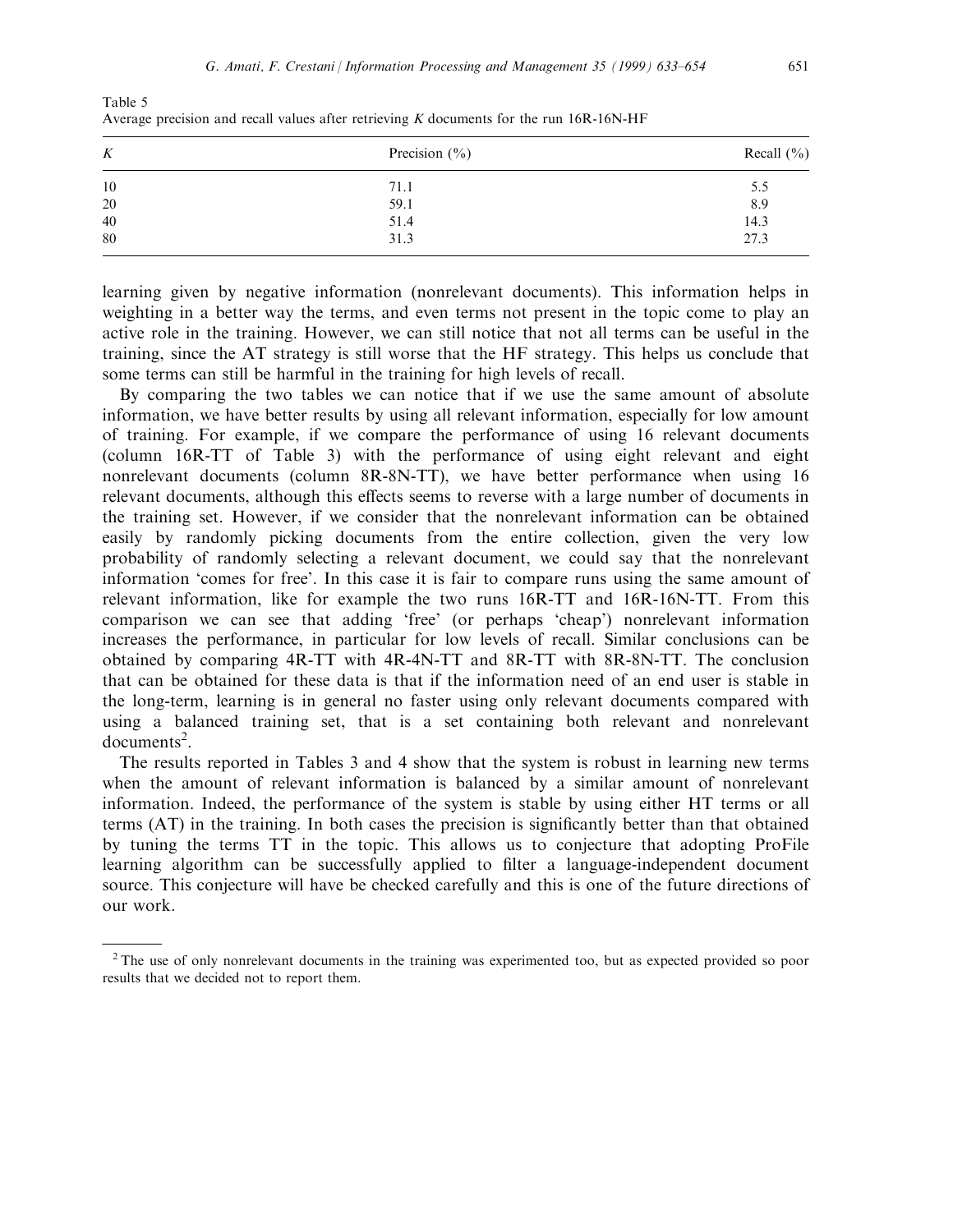Table 5 reports the precision and recall figures at particular ranking points, that is after the user has inspected a number  $K$  of documents. The results reported refer to our best learning strategy, the 16R-16N-HF. It shows how many documents our users have to inspect to satisfy their precision and recall requirements. We chosen the value of  $K$  in realistic terms, that is we chose it close enough to the number of documents a user is really willing to inspect in real applications. Values higher than these (and 80 is already quite high a value) will be unrealistic. The results show that, after having been trained with as little as 32 documents, ProFile can already achieve quite good performance. Table 5 shows, for example, that among the first 10 documents retrieved by ProFile on average seven are relevant and that among the first 20 at least 11 are relevant. The user can then select anyone of the relevant and nonrelevant documents, mark them accordingly, and use them for the tuning phase, further improving the performance of the filtering. ProFile will balance the number of relevant documents marked by the user with nonrelevant document chosen at random from the collection, since the learning strategy employing a balanced combination of relevant and nonrelevant has proved to be the best strategy.

## 8. Conclusions and future works

In this paper we presented a probabilistic learning algorithm and its current implementation: the ProFile IF system. The first results of the evaluation of ProFile are encouraging and prove our theoretical conclusions. A more extensive evaluation is however needed, in particular with regards to finding the best possible learning strategies. We believe that many aspects of the training phase (i.e. the training data, the form of the initial topic, the combination of positive and negative training examples, etc.) depend on the application and on the document collection being used. To prove that, we intend to test ProFile using different collections of documents and in different application areas. The following two directions will be explored:

- The use of ProFile for multilingual news filtering. In this context it will be necessary to set a threshold on the ranked list of news items so that items above that level will be retrieved and presented to the user and those below it will be discarded. Setting such a threshold at an optimal level is not trivial, since it is user- and application-dependent.
- Testing the learning algorithm with multiple levels of relevance. In the evaluation presented in this paper ProFile learning only uses `binary' information about the relevance of a document (a document is either relevant or not), because such was the information available for the TREC test collection. However, ProFile is capable of using more detailed information about the relevance of a document. We will test ProFile using test collections with documents classified according to several classes of relevance. Examples of such collections are: the Cystic Fibrosis Database with eight classes of relevance (Shaw, Wood, Wood, & Tibbo, 1991), the Cranfield test collection with five classes (Cleverdon, Mills, & Keen, 1966) and the STAIRS collection with six classes (Blair, 1996). With more precise relevance information we expect higher performance levels.

We believe our initial results, presented in this paper, provide a very good starting point for the above further experimentations.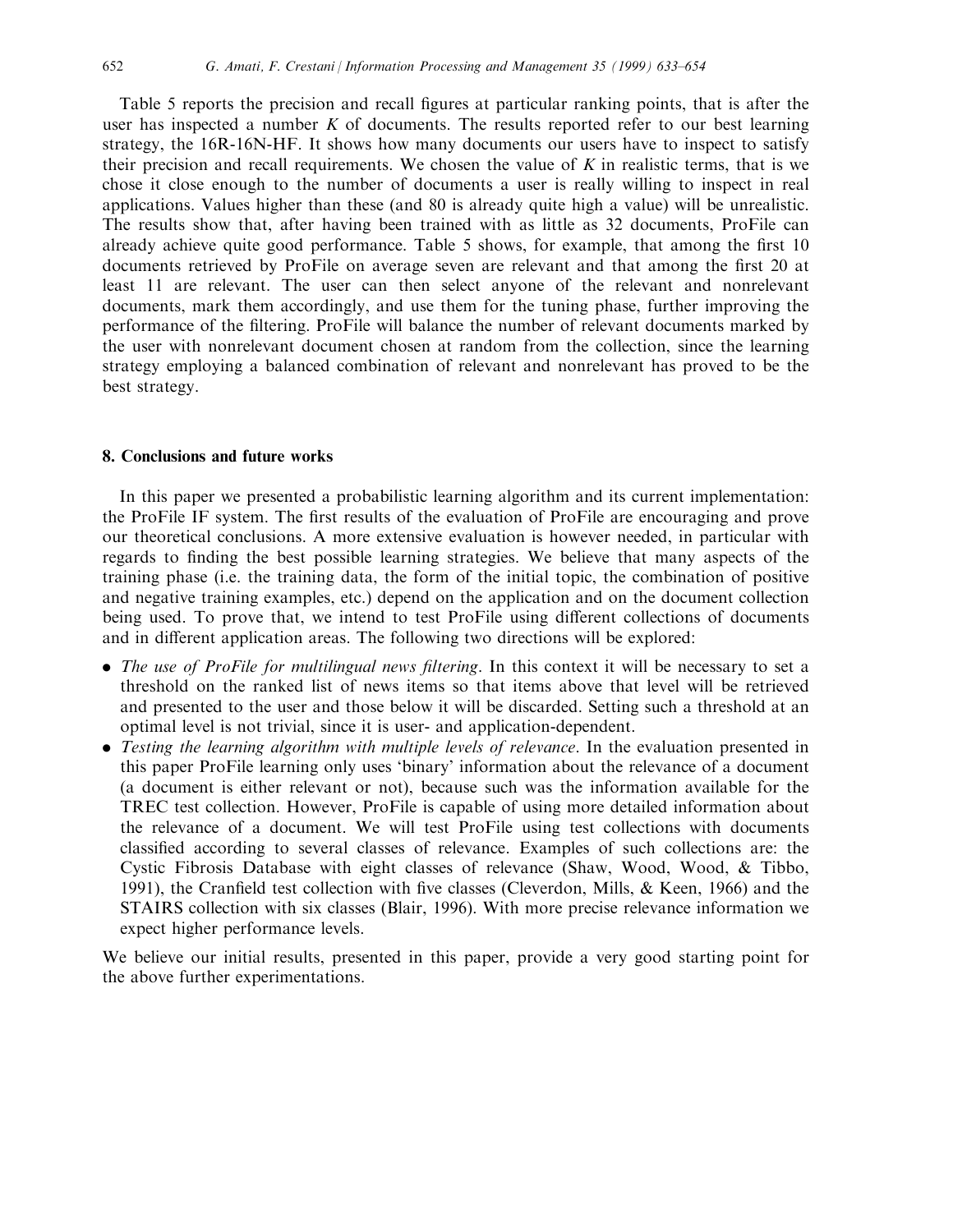## Acknowledgements

We would like to thank Flavio Ubaldini and Stefano De Nardis for their invaluable help in the implementation and testing of the learning algorithm presented here. Thanks also to Keith van Rijsbergen for the many and interesting discussions and suggestions on the probabilistic models of IR. Finally, thanks to the anonymous reviewer who pointed out some of the unclear points of this paper. Amati's work was carried out in the framework of the agreement between the Fondazione Ugo Bordoni and the Italian PT Administration, while Crestani's was supported by a 'Marie Curie' Research Fellowship from the European Commission.

#### References

- Aalbersberg, I. (1992). Incremental relevance feedback. In Proceedings of ACM SIGIR, Copenhagen, Danmark (pp.  $11 - 22$
- Allan, J. (1996). Incremental relevance feedback for information filtering. In Proceedings of ACM SIGIR, Zurich, Switzerland (pp.  $270-278$ ).
- Amati, G., Crestani, F., Ubaldini, F., & De Nardis, S. (1997). Probabilistic learning for information filtering. Proceedings of the RIAO Conference, Montreal, Canada, Vol. 1 (pp. 513-530).
- Amati, G., D'Aloisi, D., & Giannini, V. (1995). A framework for dealing with email and news messages. In Proceedings of AICA 95, Cagliari, Italy (pp.  $27-29$ ).
- Amati, G., & van Rijsbergen, C. (1995). Probability, information and information retrieval. In *Proceedings of the* First International Workshop on Information Retrieval, Uncertainty and Logic, Glasgow, Scotland, UK.
- Bar-Hillel, Y., & Carnap, R. (1953). Semantic information. British Journal of the Philosophy of Science, 4, 147–157.
- Belkin, N., & Croft, W. (1992). Information filtering and information retrieval: two sides of the same coin? Communication of the ACM,  $35(12)$ , 29-38.
- Blair, D. (1996). STAIRS Redux: thoughts on the STAIRS evaluation, 10 years after. Journal of the American Society for Information Science,  $47(1)$ ,  $4-22$ .
- Callan, J. (1996). Document filtering with inference networks. In Proceedings of ACM SIGIR, Zurich, Switzerland  $(pp. 262-269).$
- Carnap, R. (1950). Logical foundations of probability. London, UK: Routledge and Kegan Paul Ltd.
- Cleverdon, C., Mills, J., & Keen, M. (1966). ASLIB Cranfield Research Project: factors determining the performance of indexing systems. ASLIB.
- Crestani, F., Lalmas, M., van Rijsbergen, C., & Campbell, I. (1998). Is this document relevant? ...Probably. A survey of probabilistic models in information retrieval. ACM Computing Surveys, 30(4), in press.
- Dunlop, M. (1997). The effect of accessing nonmatching documents on relevance feedback. ACM Transactions on Information Systems,  $15(2)$ ,  $137-153$ .
- Fidel, R., & Crandall, M. (1997). User's perception of the performance of a filtering system, Philadelphia, PA, USA. In Proceedings of ACM SIGIR (pp. 198-205).
- Frakes, W. (1992). Stemming algorithms. In W. Frakes, & R. Baeza-Yates, Information retrieval: data structures and algorithms. Englewood Cliffs, NJ, USA: Prentice Hall (Ch. 8).
- Ghosh, G. (1991). A brief history of sequential analysis. New York, USA: Marcel Dekker.
- Harman, D. (1992). Relevance feedback and other query modification techniques. In W. Frakes, & R. Baeza-Yates, Information retrieval: data structures and algorithms. Englewood Cliffs, NJ, USA: Prentice Hall (Ch. 11).
- Harman, D. (1993). Overview of the first TREC conference. In Proceedings of ACM SIGIR, Pittsburgh, PA, USA  $(pp. 36-47)$ .
- Harman, D. (1996). Overview of the fifth text retrieval conference (TREC-5). In Proceeding of the TREC Conference, Gaithersburg, MD, USA.
- Harper, D., & van Rijsbergen, C. (1978). An evaluation of feedback in document retrieval using cooccurrence data. Journal of Documentation,  $34(3)$ ,  $189-216$ .